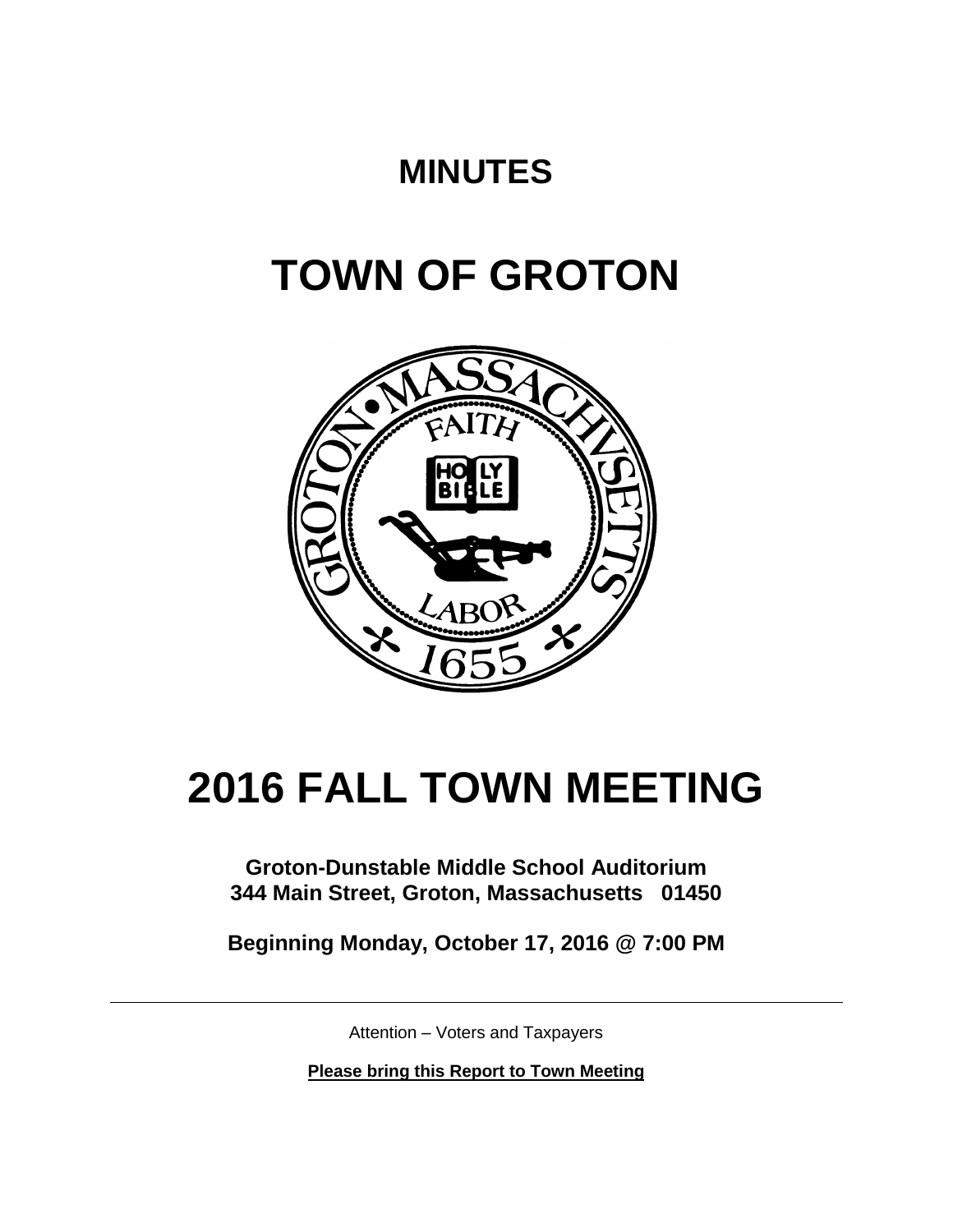

## **Town Meeting Access for Voters with Disabilities**

**Parking** – Universally accessible parking spaces are available in the parking lot in front of the Groton Dunstable Middle School South. There is a ramp providing access from the parking lot to the front door of the Middle School.

**Wheelchair Accessible & Companion Seating** – Wheelchair spaces, seating for people with mobility issues and companion seats are available in the center aisle on both sides of the auditorium.

**Sign Language** – A Sign Language Interpreter will be provided for the hearing impaired, upon request, at least one week prior to the meeting.

**Speaking at Town Meeting** – There will be volunteers available to bring hand-held microphones to voters who have mobility issues or cannot stand in line and wait at the microphones.

**Restrooms** – Accessible restrooms are available near the entrance to the auditorium.

**Transportation to Town Meeting** - The Council on Aging van will be available to Groton residents attending Town Meetings at no charge. All riders will be at the meeting prior to the start. However, the van will depart the school at 10 PM regardless of the status of the meeting. The van is wheelchair accessible. Your reservation can be made by calling the Senior Center at 978-448-1170. Seats will be filled on a first come, first serve basis.

**Questions or concerns** - If you or a member of your household has questions or would like to request a sign language interpreter, please contact ADA Coordinator Michelle Collette at Town Hall at 978 448-1105 at least one week before the Town Meeting.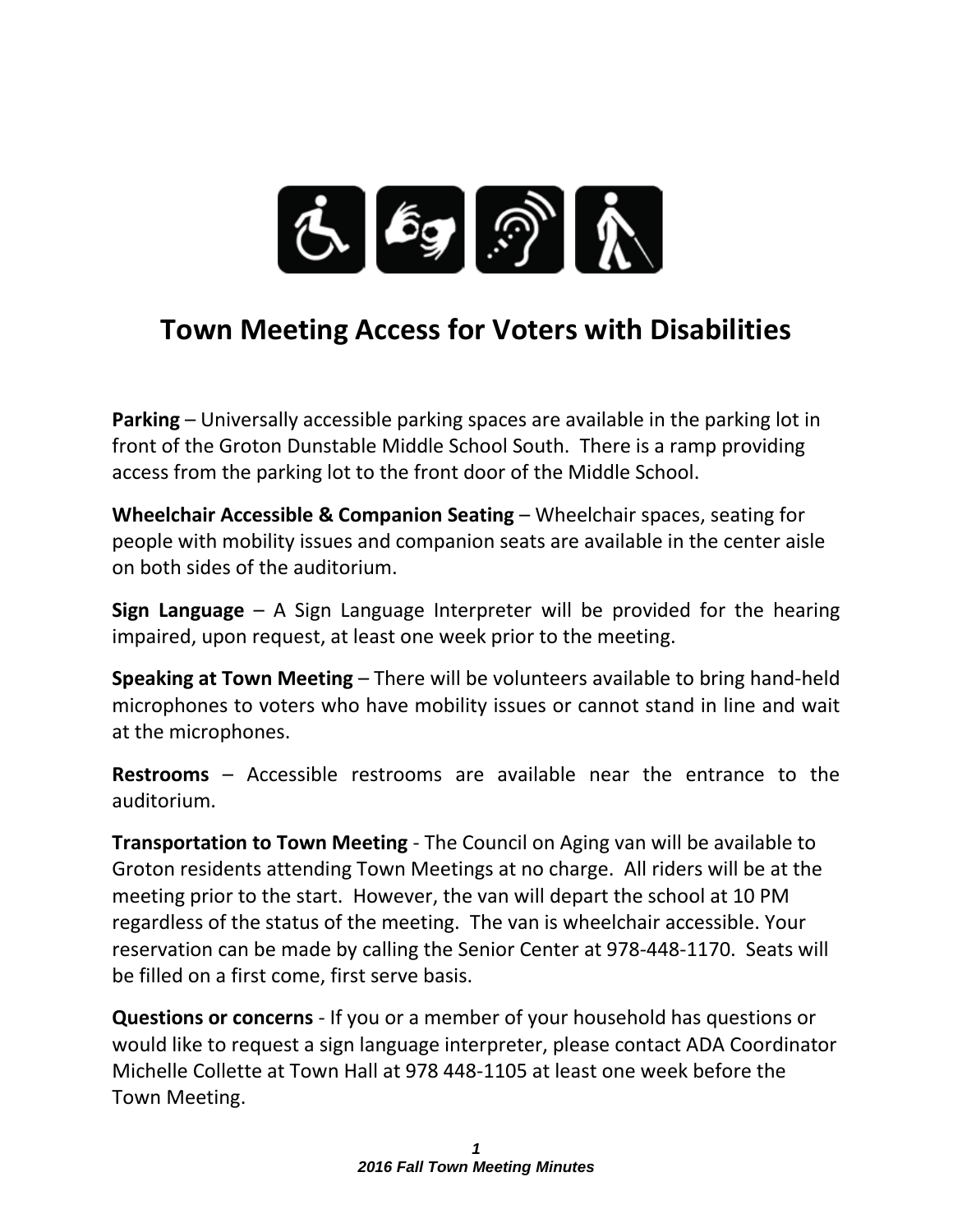### **2016 FALL TOWN MEETING MINUTES OCTOBER 17, 2016**

#### **Board of Selectmen: Finance Committee:**

Peter S. Cunningham Lorraine Leonard Joshua A. Degen, Vice-Chair Gary Green, Chairman Anna Eliot **Arthur Prest** Barry A. Pease, Clerk **David Manugian** 

**Town Moderator: Deputy Moderator** Jason Kauppi **Robert L. Gosselin, Sr.** Robert L. Gosselin, Sr.

Jack G. Petropoulos, Chair **Robert Hargraves, Vice-Chair** Robert Hargraves, Vice-Chair Bud Robertson

#### **Town Manager:**

Mark W. Haddad **Town Clerk:** Dawn Dunbar, Executive Assistant Michael F. Bouchard

**The meeting was called to order at 7:02 PM. Mr. Jason Kauppi presided as Moderator. 105 attendees were present at 7:02. Later in the meeting, 185 voters were in attendance.** 

**Mr. Kauppi made several announcements regarding the upcoming November 8 Presidential Election.**

**The Charter Review Committee gave a status update on its progress to date, and proposed plans through Spring, 2017.**

**The Moderator deemed that the warrant was duly posted and asked for a motion to waive the reading of the warrant. The motion was passed by a unanimous vote.**

**MOTION**

**Mover:** Michelle Collette

I move that debate be limited to three (3) minutes for each speaker, with the exception of the main proponent and opponent of each article, and at the discretion of the Moderator.

**Moved and Seconded Quantum of Town Meeting Vote Required: 2/3rds Majority Vote on Motion to Limit Debate: Passed by 2/3rds Majority**

Middlesex, ss. Commonwealth of Massachusetts To any Constable in the Town of Groton

Greetings: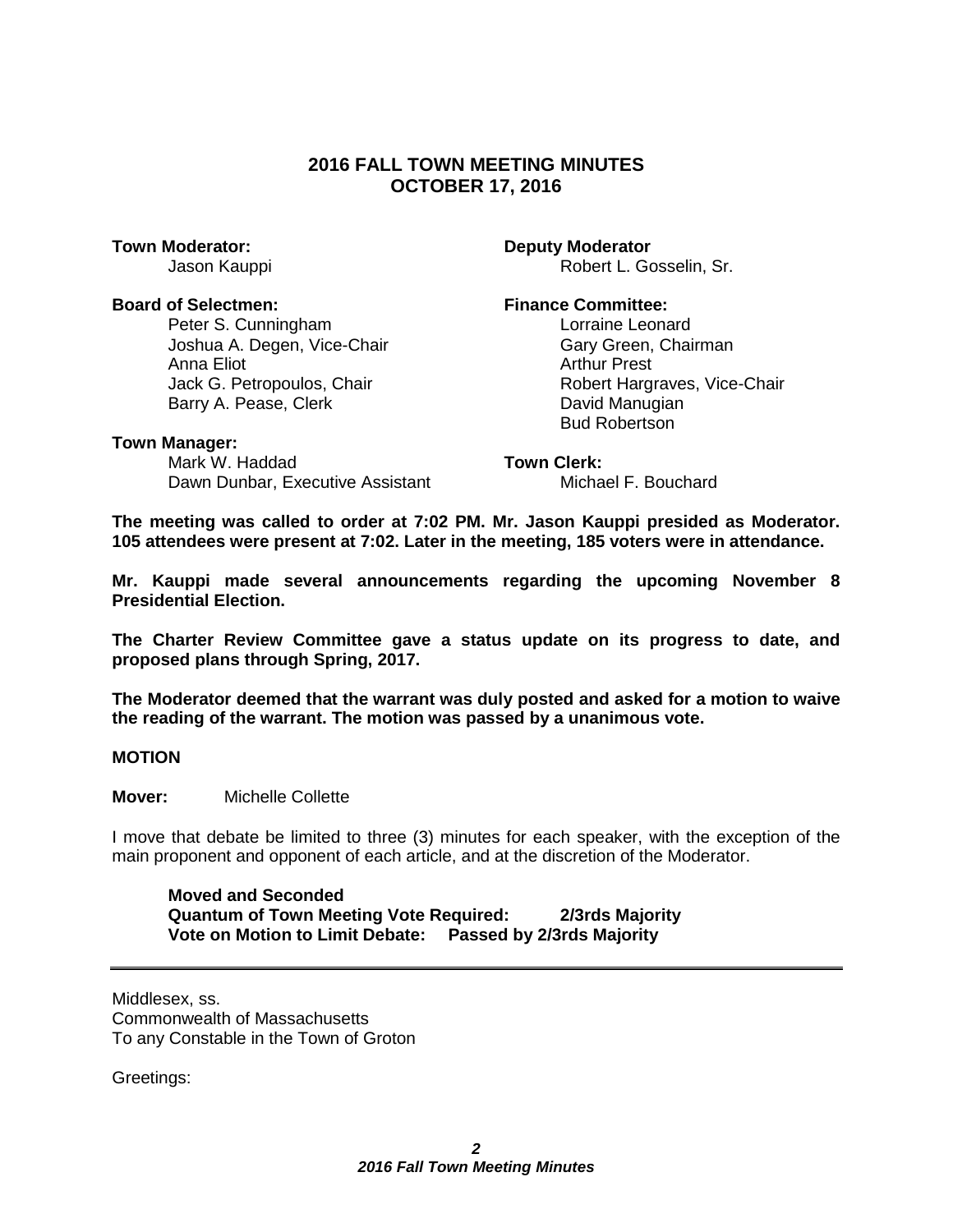In the name of the Commonwealth of Massachusetts, you are hereby required to notify and warn said inhabitants of the Town of Groton qualified to vote on Town affairs to assemble in the Groton-Dunstable Middle School Auditorium in said Town on Monday, the seventeenth day of October, 2016 at Seven O'clock in the evening, to consider the following:

| <b>Article 1:</b>  | <b>Prior Year Bills</b>                                  | 3  |
|--------------------|----------------------------------------------------------|----|
| <b>Article 2:</b>  | Amend the Fiscal Year 2017 Town Operating Budget         | 3  |
| <b>Article 3:</b>  | Transfer Money into the Capital Stabilization Fund       | 3  |
| <b>Article 4:</b>  | <b>Offset the Tax Rate</b>                               | 4  |
| <b>Article 5:</b>  | Transfer Money to the Water Enterprise Fund              | 4  |
| <b>Article 6:</b>  | Additional Funding for Senior Center Feasibility Study   | 5  |
| Article 7:         | Accept M.G.L., Chapter 200A, §9A                         | 5  |
| <b>Article 8:</b>  | Purchase Vehicle for Police Chief                        | 6  |
| <b>Article 9:</b>  | Install Automatic Door Openers at Town Hall              | 6  |
| <b>Article 10:</b> | Funding For Operational Audit of Town Operations         | 6  |
| <b>Article 11:</b> | Funding for Operational Audit for GDRSD Operations       |    |
| <b>Article 12:</b> | New Boiler at Florence Roche Elementary School           |    |
| <b>Article 13:</b> | <b>Install Scale at Transfer Station</b>                 | 8  |
| <b>Article 14:</b> | <b>Community Preservation Funding Recommendations</b>    | 8  |
| <b>Article 15:</b> | Acceptance of Crystal Spring Lane as a Public Way        | 9  |
|                    |                                                          |    |
|                    | Report of the Town Manager to the 2016 Fall Town Meeting | 11 |

### *ARTICLE LISTINGS*

### *ARTICLE 1: PRIOR YEAR BILLS*

To see if the Town will vote to transfer from available funds a sum or sums of money for the payment of unpaid bills from prior fiscal years, or to take any other action relative thereto.

#### *BOARD OF SELECTMEN*

#### **Board of Selectmen:** *Recommended Unanimously* **Finance Committee:** *Recommended Unanimously*

**Summary:** *Town Meeting approval is required to pay bills from a prior fiscal year. A list of unpaid bills will be provided at Town Meeting.*

#### **Mover: John Petropoulos**

**MOTION:** I move that the Town vote to transfer from the Excess and Deficiency Fund (Free Cash) the sum of \$291 for the payment of the following bills of a prior fiscal year:

| <b>Stanley Elevator Company -</b> | \$291 |
|-----------------------------------|-------|
| Total                             | \$291 |

**Moved and Seconded Quantum of Town Meeting Vote: 4/5's Majority Passed by Unanimous Vote**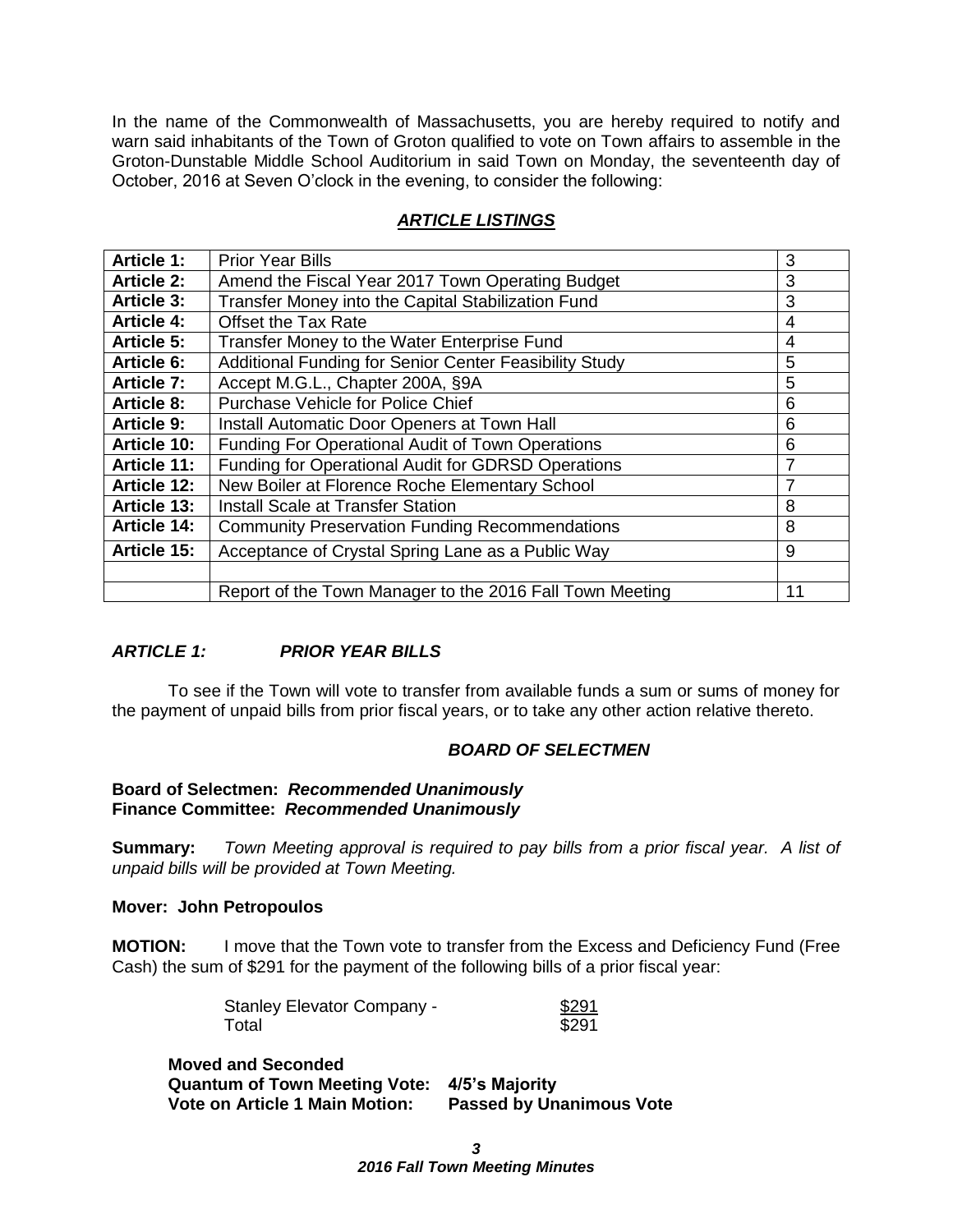#### *ARTICLE 2: AMEND THE FISCAL YEAR 2017 TOWN OPERATING BUDGET*

To see if the Town will vote to amend the Fiscal Year 2017 Operating Budget as adopted under Article 4 of the 2016 Spring Town Meeting, and vote to raise and appropriate and/or transfer from available funds a sum or sums of money as may be necessary to defray the expenses of the Town for Fiscal Year 2017, or to take any other action relative thereto.

\_\_\_\_\_\_\_\_\_\_\_\_\_\_\_\_\_\_\_\_\_\_\_\_\_

#### *FINANCE COMMITTEE BOARD OF SELECTMEN TOWN MANAGER*

#### **Board of Selectmen:** *See Town Manager's Report in Back of Warrant for Recommendations* **Finance Committee:** *See Town Manager's Report in Back of Warrant for Recommendations*

**Summary:** *The Fiscal Year 2017 Town Operating Budget was approved at the Second Adjourned Session of the 2016 Spring Town Meeting in June, 2016. Any changes to this Budget would have to be made prior to setting the tax rate. The purpose of this article is to make any necessary changes to balance the FY 2017 Operating Budget. Please see the Town Manager's Report contained in the back of this Warrant for an explanation outlining the proposed changes.*

#### **Mover: Joshua Degen**

**MOTION:** I move that the Town vote to amend the Fiscal Year 2017 Operating Budget, as adopted under Article 4 of the April 25, 2016 Spring Town Meeting, as follows, each line item to be considered as a separate appropriation for the purposes voted:

**Article 2 – Motion 1 GENERAL GOVERNMENT:** By increasing the General Government Appropriation from  $$1,874,183$  to  $$1,889,183$  so as to: increase Line Item  $1062 -$ "Board of Assessors Expenses" by \$5,000, from \$24,135 to \$29,135; and increase Line Item 1160 – "Insurance and Bonding" by \$10,000, from \$190,000 to \$200,000; And to raise and appropriate the sum of \$15,000 to fund said increases.

**Moved and Seconded Quantum of Town Meeting Vote: Majority Vote on Article 2 – Motion 1: Passed by Majority Vote**

**Article 2 – Motion 2 PROTECTION OF PERSONS & PROPERTY:** By increasing the Protection of Persons and Property Appropriation from \$3,669,831 to \$3,677,815 so as to: increase Line Item 1300 – "Police Department Salaries" by \$7,984, from \$308,026 to \$316,010; And to raise and appropriate the sum of \$7,984 to fund said increase.

**===========**

**Moved and Seconded Quantum of Town Meeting Vote: Majority Vote on Article 2 – Motion 2: Passed by Majority Vote**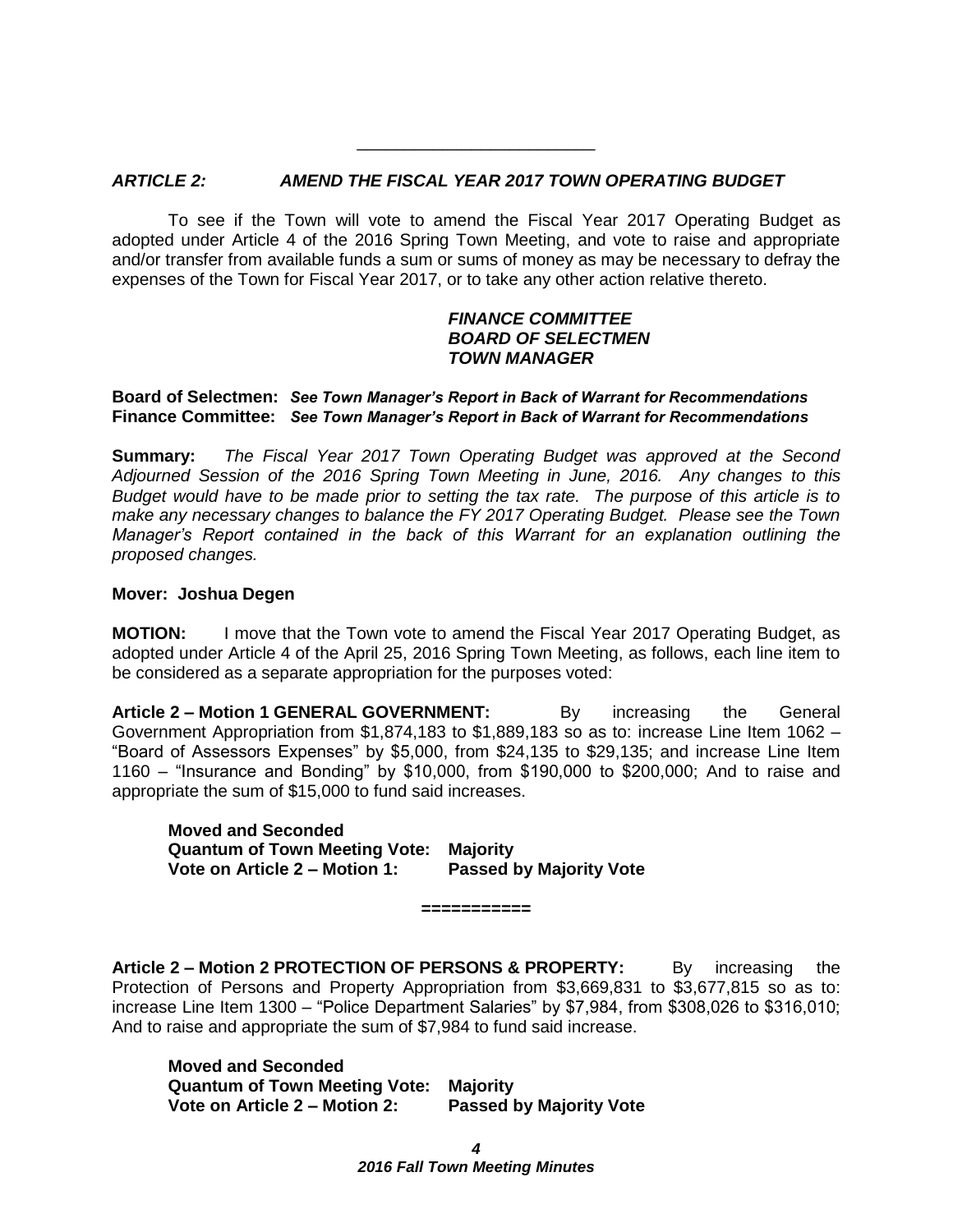#### =========

**Article 2 Motion 3 DEPARTMENT OF PUBLIC WORKS:** By increasing the Department of Public Works Appropriation from \$2,100,913 to \$2,114,413 so as to increase Line Item 1541 – "Municipal Building and Property Maintenance Expenses" by \$13,500, from \$267,350 to \$280,850; And to raise and appropriate the sum of \$13,500 to fund said increase.

#### **Moved and Seconded Quantum of Town Meeting Vote: Majority**

#### **Discussion:**

- The purpose of this article was to fund a part time custodian contractor position. Some attendees thought this was to hire a custodian as an employee.
- It was clarified that the proposal in the FY 2017 Operating Budget to fund this position as an employee was part of the Proposition 2 ½ Override question, which was defeated.
- This article is asking to reinstate funding for the contract position.

### **MOTION TO MOVE THE QUESTION of Article 2 Motion 3:**

**Moved and Seconded Quantum of Town Meeting Vote: 2/3rds Majority Vote on the Motion to Move the Question: Passed by 2/3rds Majority Vote**

**VOTE on Article 2 Motion 3: Passed by Majority Vote**

**Article 2 Motion 4 LIBRARY AND CITIZEN SERVICES:** By increasing the Library and Citizen Services Appropriation from \$1,557,264 to \$1,565,030 so as to increase Line Item 1702 – "Country Club Expenses" by \$7,766, from \$123,789 to \$131,555; And to raise and appropriate the sum of \$7,766 to fund said increase.

==============

#### **Moved and Seconded Quantum of Town Meeting Vote: Majority**

#### **Discussion:**

- The current security system at the Country Club needs to be upgraded for insurance reasons.
- The Country Club is not paying for this because it is a Town building and a Town expense.
- Country Club revenues come directly to the general fund. Expenses do not come out of receipts. This item was not budgeted previously.

**Vote on Article 2 – Motion 4: Passed by Majority Vote**

*ARTICLE 3: TRANSFER MONEY INTO THE CAPITAL STABILIZATION FUND*

\_\_\_\_\_\_\_\_\_\_\_\_\_\_\_\_\_\_\_\_\_\_\_\_\_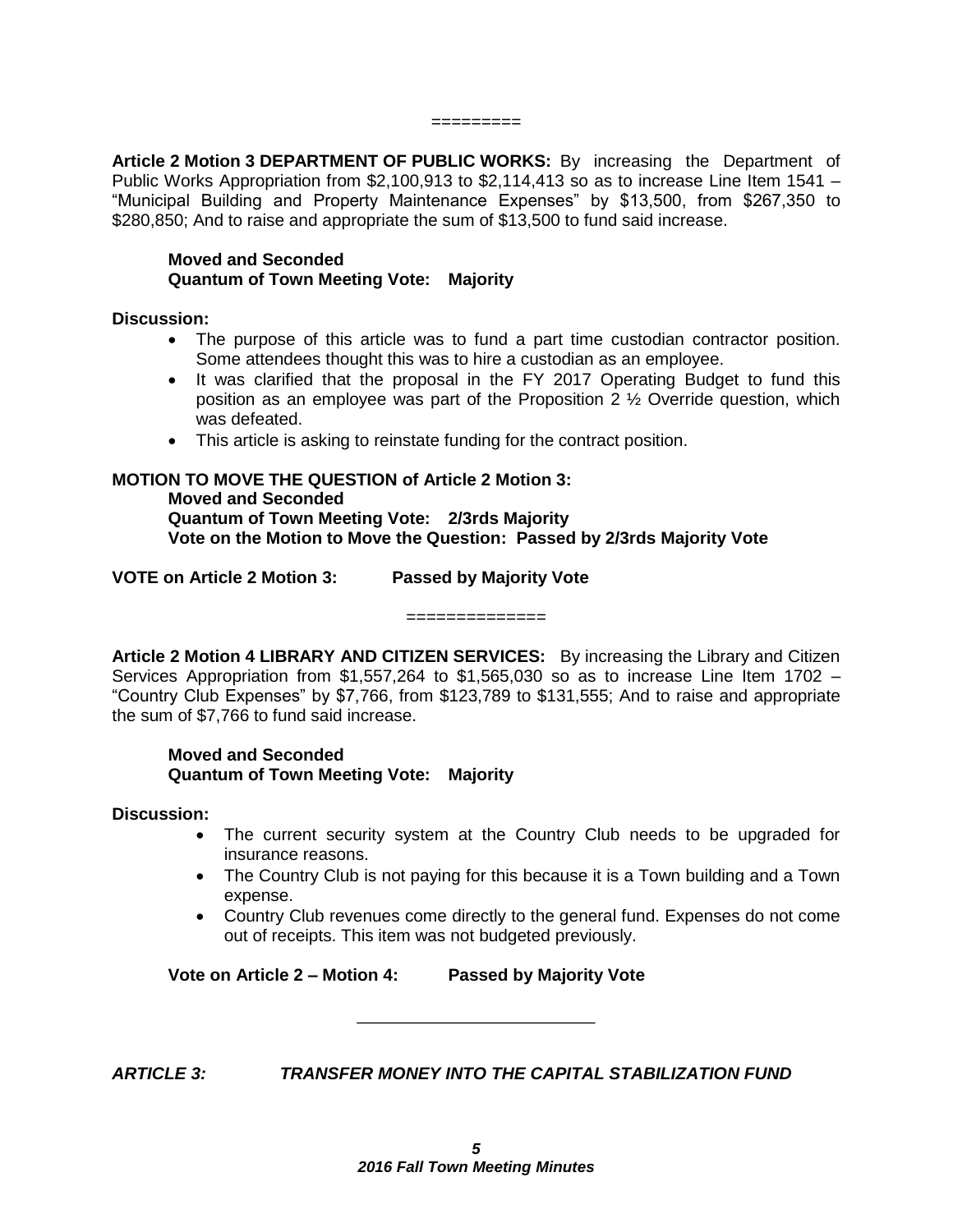To see if the Town will vote to raise and appropriate and/or transfer from available funds a sum or sums of money to be added to the sum already on deposit in the Capital Stabilization Fund, or to take any other action relative thereto.

#### *BOARD OF SELECTMEN*

#### **Board of Selectmen:** *Recommended Unanimously* **Finance Committee:** *Recommended Unanimously*

**Summary:** *The Fund has a balance of \$129,703. The financial management goal is to achieve and maintain a balance in the Capital Stabilization Fund equal to 1.5% of the total annual budget. The target amount for the Capital Stabilization Fund will be provided at Town Meeting.*

#### **Mover: Joshua Degen**

**MOTION:** I move that the Town vote to transfer the sum of \$400,000 from the Excess and Deficiency Fund (Free Cash) to be added to the sum already on deposit in the Capital Stabilization Fund.

**Moved and Seconded Quantum of Town Meeting Vote: 2/3's Majority Vote on Article 3 Main Motion: Passed by 2/3rds Majority**

### *ARTICLE 4: OFFSET THE TAX RATE*

To see if the Town will vote to transfer a sum of money from the General Excess and Deficiency Fund (Free Cash) or from other available funds for the purpose of affecting the tax rate for the period beginning July 1, 2016, or to take any other action relative thereto.

\_\_\_\_\_\_\_\_\_\_\_\_\_\_\_\_\_\_\_\_\_\_\_\_\_

#### *BOARD OF SELECTMEN*

#### **Board of Selectmen:** *Recommended (3 In Favor, 1 Against – Eliot)* **Finance Committee:** *Not Recommended Unanimously (5-0-0); Finance Committee recommended a \$200,000 transfer*

**Summary:** *The intent of this article is to use a portion of Free Cash or General Stabilization Fund monies as a funding source for the FY 2017 Budget in order to lower the amount of money required to be raised from taxes or to balance a deficit budget. The Board of Selectmen has voted to recommend that \$400,000 be transferred from Free Cash to reduce the Fiscal Year 2017 tax rate.*

#### **Mover: Jack Petropoulos**

**MOTION:** I move that the Town vote to transfer the sum of \$400,000 from the Excess and Deficiency Fund (Free Cash) for the purpose of affecting the tax rate for the period beginning July 1, 2016.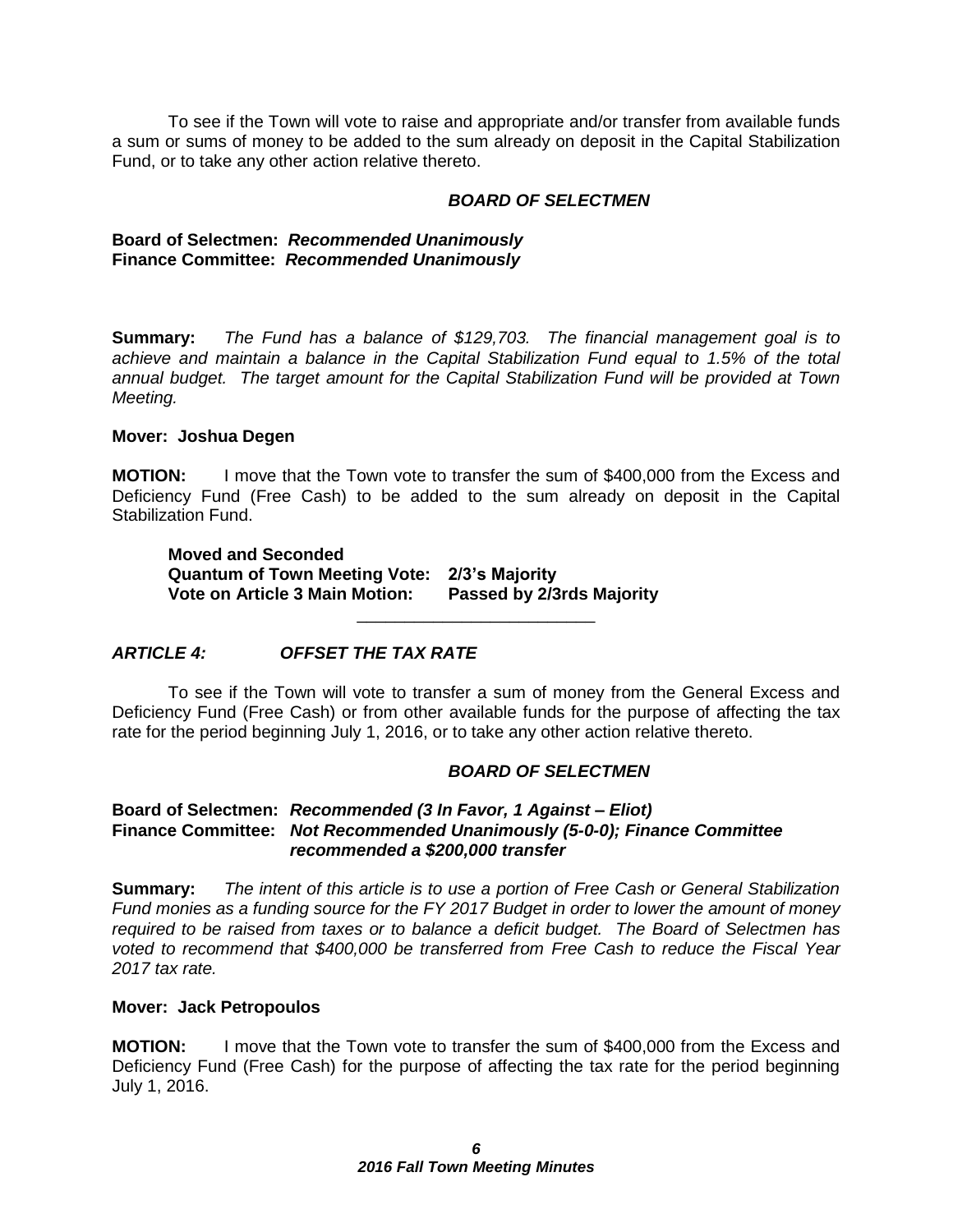#### **Moved and Seconded Quantum of Town Meeting Vote: Majority**

#### **MOTION to AMEND Article 4 Main Motion**

#### **Mover: Bud Robertson (Finance Committee)**

I move that the amount of money to be transferred form the Excess and Deficiency Fund (Free Cash) for the purpose of affecting the tax rate for the period beginning July 1, 2016, be reduced from \$400,000 to \$200,000.

#### **Moved and Seconded Quantum of Town Meeting Vote: Majority**

#### **Discussion:**

- Mr. Robertson of the Finance Committee argued that \$400,000 was too much to use to offset the tax rate. The Board of Selectmen and Finance Committee are guardians of the Town's fiscal health, which includes looking at both long and short term issues. The Sustainable Budget Committee has concluded that, on the current path, annual overrides are likely. Until we see how the next few years play out, the Town should be building a cash reserve. A \$200,000 transfer to offset the tax rate better addresses long and short term.
- Mr. Petropoulos stated that this was somewhat a philosophical discussion, and expressed the viewpoint that the money in free cash belonged to the taxpayers and should be returned. If or when budget issues hit, taxpayers should be asked at that time to fund or cut.
- Individual attendees spoke to support both points of view.

### **MOTION to Move the Question of Article 4 Amendment and Main Motion: Moved and Seconded Quantum of Town Meeting Vote: 2/3rds Majority**

**Vote on the Motion to Move the Question: Passed by 2/3rds Majority Vote**

**Tellers were sworn: Connie Sartini, Tim Leonard, Stuart Schulman, Gary Roy, Michael Manugian, Paul Funch**

**VOTE on Article 4 Motion to Amend: Motion passed - 102 in favor; 70 opposed**

**VOTE on Article 4 Main Motion as Amended: Motion failed – 85 in favor, 91 opposed (Ed. Note: result - No money was transferred from free cash to offset the tax rate.)**

\_\_\_\_\_\_\_\_\_\_\_\_\_\_\_\_\_\_\_\_\_\_\_\_\_

### *ARTICLE 5: TRANSFER MONEY TO WATER ENTERPRISE FUND*

To see if the Town will vote to authorize the Groton Water Department to borrow or transfer a sum or sums of money from the Water Enterprise Fund Surplus to the Fiscal Year 2017 Water Department Operating Budget, or to take any other action relative thereto.

#### *BOARD OF WATER COMMISSIONERS*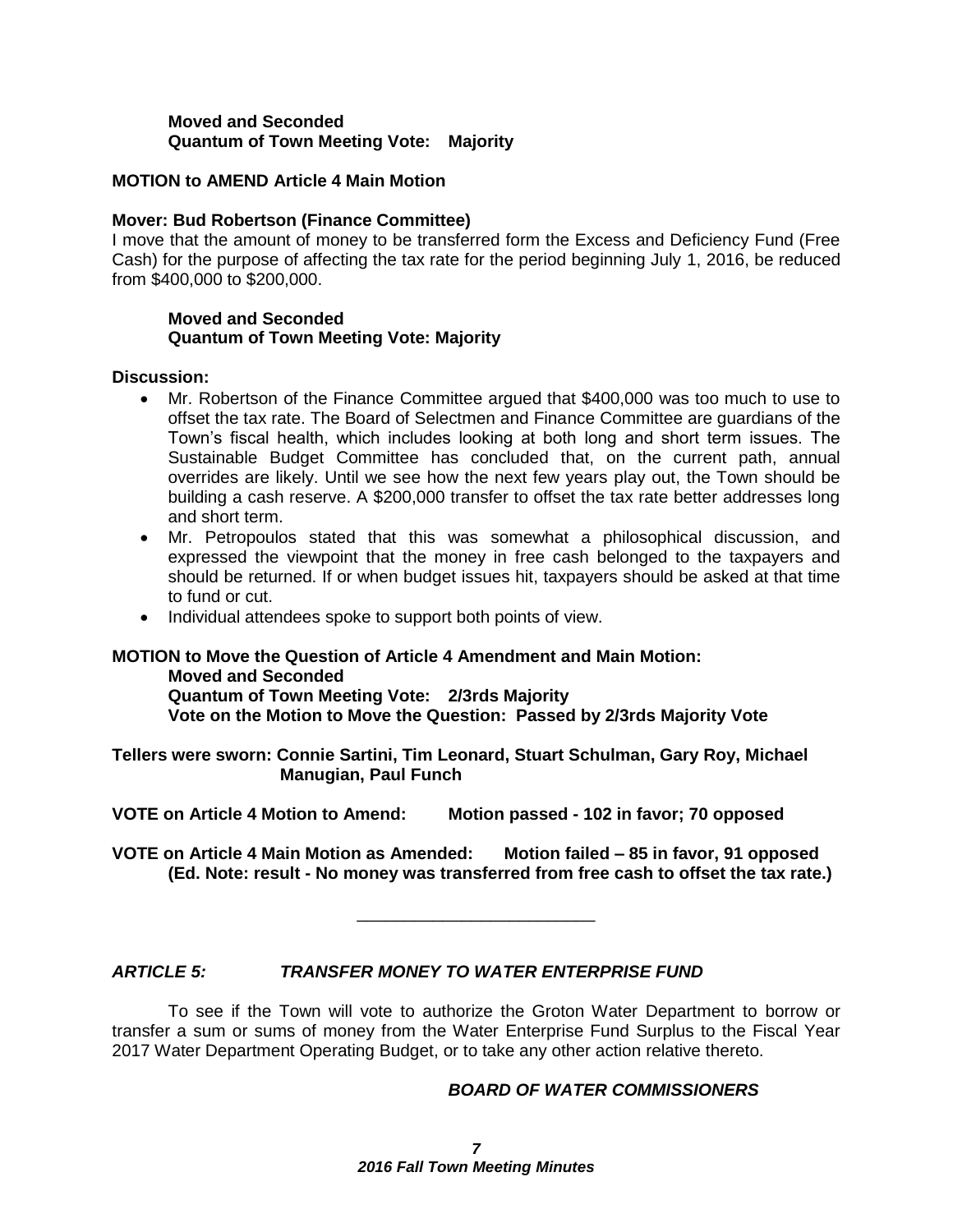#### **Board of Selectmen:** *Recommended Unanimously* **Finance Committee:** *Recommended Unanimously* **Water Commission:** *Recommended Unanimously*

**Summary:** *This article requests that the sum of \$110,000 be transferred from the Water Enterprise Fund Surplus to the Fiscal Year 2017 Water Department General Expenses for the mechanical cleaning of the Whitney Pond Well #1 and Whitney Pond Well #2, the mechanical cleaning of the Baddacook Well and for engineering services related to electrical upgrades and pump and motor improvements at the Whitney Pond Well. In addition, it further requests that the Board of Water Commissioners be authorized to borrow the sum of \$400,000, to be raised through water rates, for Electrical Upgrades and Pump and Motor improvements at the Whitney Pond Well.*

#### **Mover: Thomas Orcutt**

**MOTION A:** I move that the Town vote to transfer the sum of \$110,000 from the Water Enterprise Fund Surplus to the Fiscal Year 2017 Water Department Operating Budget for the mechanical cleaning of the Whitney Pond Well #1 and Whitney Pond Well #2, the mechanical cleaning of the Baddacook Well and for engineering services related to electrical upgrades and pump and motor improvements at the Whitney Pond Well.

#### **Moved and Seconded Quantum of Town Meeting Vote: Majority Vote on Article 5 Motion A:**

**MOTION B:** I move that the Town vote to appropriate the sum of \$400,000, to be expended by the Board of Water Commissioners, for Electrical Upgrades and Pump and Motor improvements at the Whitney Pond Well; that to meet this appropriation, the Treasurer, with the approval of the Selectmen, is authorized to borrow the sum of \$400,000 under and pursuant to Chapter 44, Section 8(7C) of the General Laws, or pursuant to any other enabling authority, and to issue bonds or notes of the Town therefor, and that the Board of Water Commissioners be authorized to contract for the accomplishment of the foregoing purpose, including the expenditure of all appropriated funds and any funds received from the Commonwealth of Massachusetts or other sources for such project.

| <b>Moved and Seconded</b>                    |                           |
|----------------------------------------------|---------------------------|
| Quantum of Town Meeting Vote: 2/3's Majority |                           |
| Vote on Article 5 Motion B:                  | Passed by 2/3rds Majority |

### *ARTICLE 6: ADDITIONAL FUNDING FOR SENIOR CENTER FEASIBILITY STUDY*

\_\_\_\_\_\_\_\_\_\_\_\_\_\_\_\_\_\_\_\_\_\_\_\_\_

To see if the Town will vote to raise and appropriate, transfer from available funds, and/or borrow a sum or sums of money, in addition to the amount appropriated under Article 7 of the 2016 Spring Town Meeting, to be expended by the Town Manager, for the purpose of retaining a consultant(s) to conduct a feasibility/assessment study to determine the future needs of the Groton Senior Center, including whether a new facility is needed, and all costs associated and related thereto, or to take any other action relative thereto.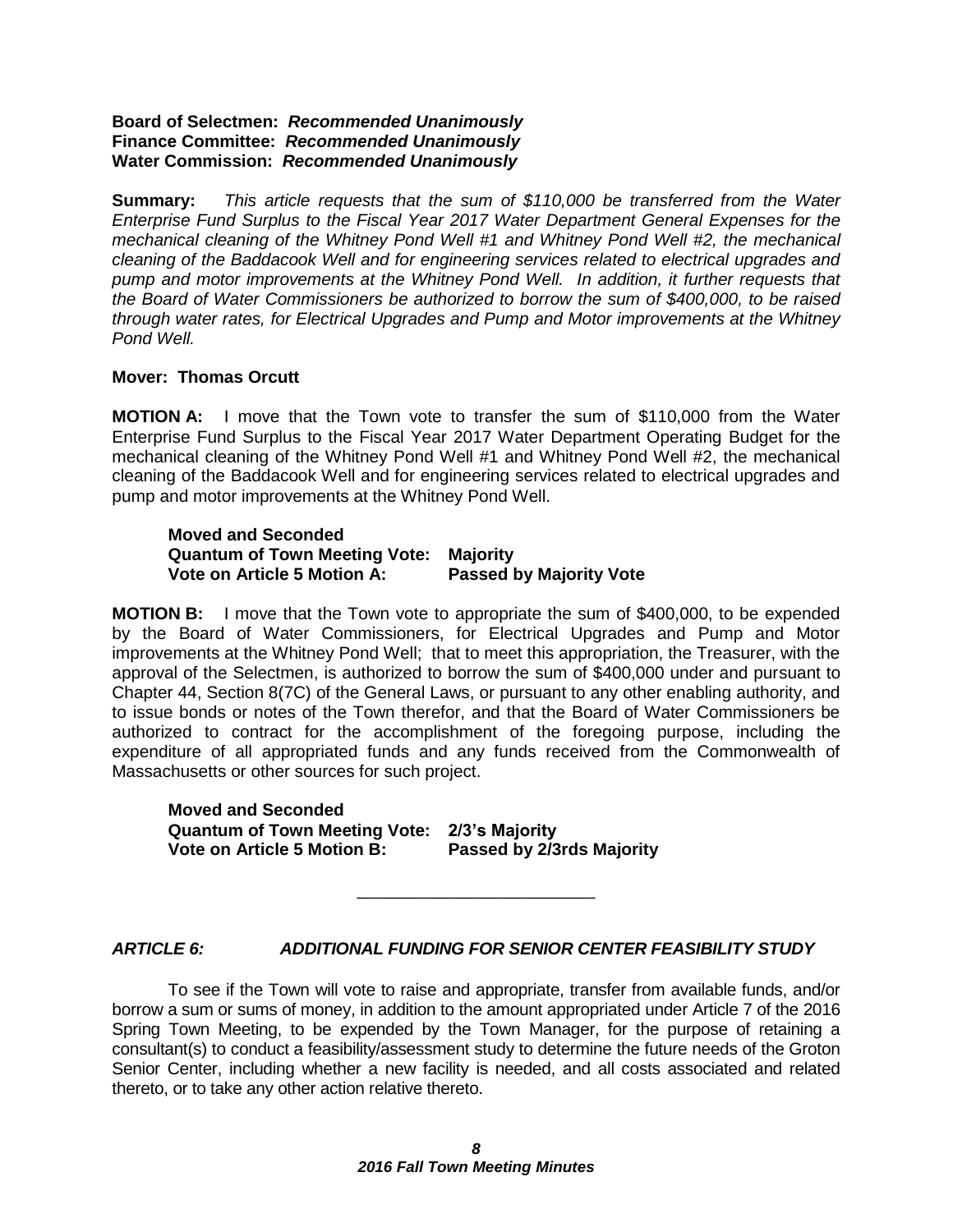#### *COUNCIL ON AGING*

#### **Board of Selectmen:** *Recommended (3 In Favor, 1 Against – Petropoulos)* **Finance Committee:** *Proposal for \$20,000 Recommended Unanimously (6-0-0)*

**Summary:** *The 2016 Spring Town Meeting appropriated funding to hire a consultant to conduct a feasibility study to determine the long term needs of Groton's Senior Center. At the completion of the initial study, it was determined that further study of the Prescott School is needed before making a final determination on the location of a new Senior Center. Specifically, the Council on Aging's Feasibility Oversight Committee has voted to seek further funding for the sole purpose of getting additional hard cost estimates on Prescott School, specifically for the renovation that meets the requirements of the Council on Aging's Senior Center plans as defined in the Site and Building Analysis and other related documents; study the possibility of secondary road access at the Prescott School; examine emergency shelter adaptability as defined by Groton's Fire and Police Chiefs respectively; and determine ADA universal adaptability. Once a determination is made, with the approval of the Board of Selectmen and Finance Committee, a Special Town Meeting would be called in January, 2017 to appropriate the design/bid funding to bring bids in hand on the final solution for a new Senior Center to the 2017 Spring Town Meeting.*

#### **Mover: Peter Cunningham**

**MOTION:** I move that the Town vote to transfer the sum of \$20,000 from the Excess and Deficiency Fund (Free Cash), in addition to the amount appropriated under Article 7 of the 2016 Spring Town Meeting, to be expended by the Town Manager, for the purpose of retaining a consultant(s) to conduct a feasibility/assessment study to determine the future needs of the Groton Senior Center, including whether a new facility is needed, and all costs associated and related thereto.

#### **Moved and Seconded Quantum of Town Meeting Vote: Majority**

#### **Discussion:**

- Mihran Keoseian, Chair of the CoA Feasibility Oversight Committee, presented a status of the committee and how the requested money would be used.
- Individual attendees commented on the following topics:
	- $\circ$  Q: This project refers to a physical plant. What can be done for seniors "outside" of a physical plant?
		- R: Plans to address this in public sessions.
	- o Q: Does the study being requested apply to any use of the Prescott School Building?
		- R: This funding is specifically to address needs of seniors. Public Safety officials are urging an access road for any use of the building that increases activity.
	- o Q: What percentage of the senior population uses the Senior Center?
		- R: Groton's senior population is approximately 2400. Approximately 800 seniors were served in the building last year, and approximately 1200 seniors were serviced in some way.
	- $\circ$  Q: Why is this article coming up now?
		- R: This is in response to input from people who wanted more study done at the Prescott School building.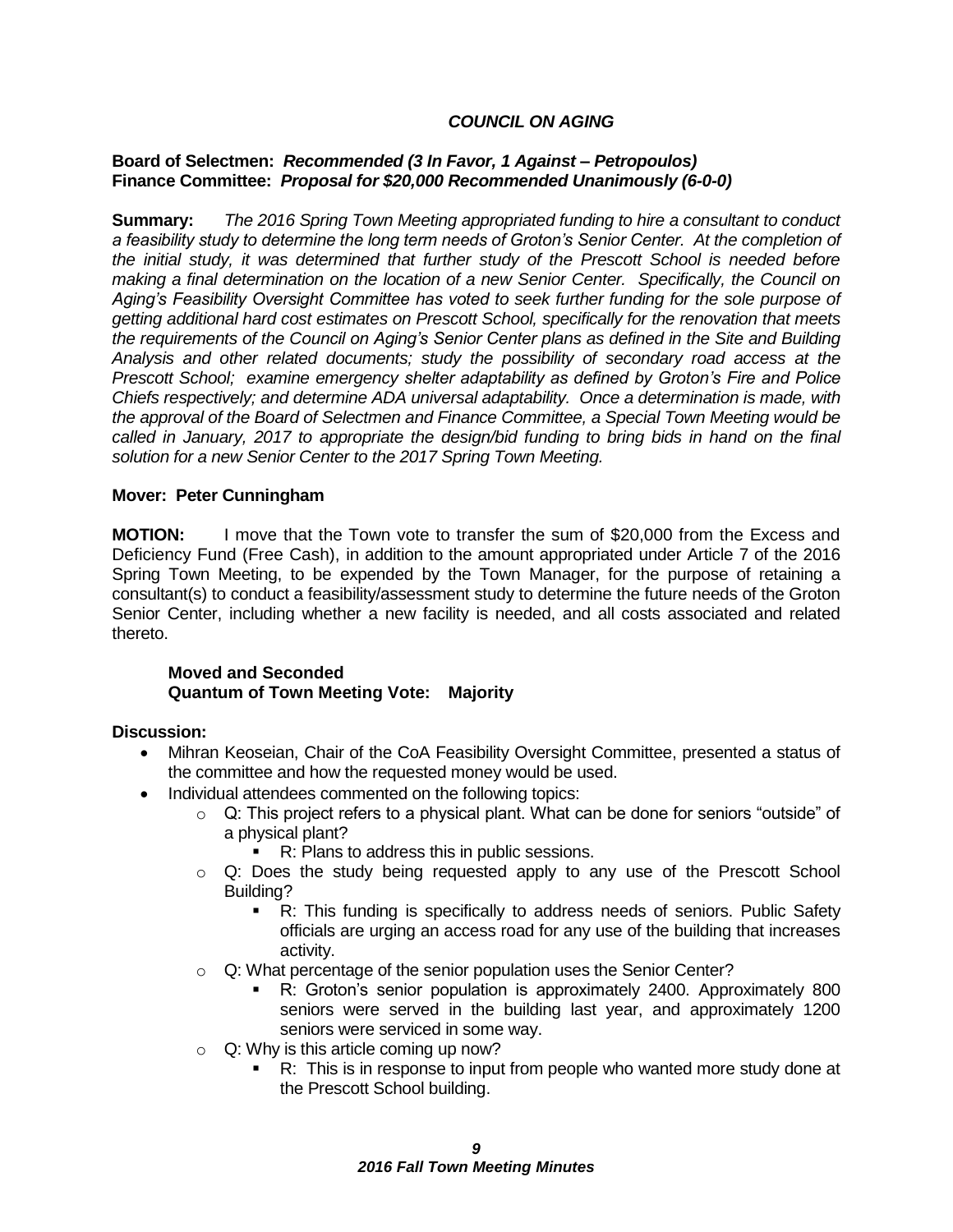- $\circ$  Q: Could this have waited until the Spring Town Meeting where it could be evaluated along with other project requests?
- o It was noted that a potential senior center will also have a capability to be used as an emergency center.
- $\circ$  It was commented that the Prescott School building, the Senior Center and the Country Club are all in disrepair, some underutilized and need rehabilitation or replacement. These are potentially three expensive projects. it would make sense to leverage an investment and combine uses in a single building if possible.

#### **MOTION to AMEND Article 6 Main Motion**

**Mover:** Halsey Platt offered an amended motion, to read:

I move that the Town vote to transfer the sum of \$20,000 from the Excess and Deficiency Fund (Free Cash), in addition to the amount appropriated under Article 7 of the 2016 Spring Town Meeting, to be expended by the Town Manager, for the purpose of retaining a consultant(s) who will work with a seven member committee appointed by the Town Manager consisting of three members of the prior Municipal Building Committee for Prescott School and four members of the Council on Aging's Feasibility Oversight Committee, to conduct a feasibility/assessment study to determine the future needs of the Groton Senior Center, including whether a new facility is needed, and all costs associated and related thereto.

#### **Moved and Seconded Quantum of Town Meeting Vote: Majority**

#### **Further discussion:**

o If Prescott is not looked at in this study, we will make an uninformed decision.

### **MOTION to MOVE the Question of the Article 6 Amendment and Main Motion Moved and Seconded Quantum of Town Meeting Vote: 2/3rds Majority VOTE on Motion to Move the Question: Passed by 2/3rds Majority**

**Vote on Motion to Amend Article 6 Main Motion: Passed by Majority Vote**

**Vote of Article 6 Main Motion as Amended: Passed by Majority Vote**

### *ARTICLE 7: ACCEPT M.G.L. CHAPTER 200A, §9A*

To see if the Town will vote to accept the provisions of Massachusetts General Laws Chapter 200A, §9A, to establish a procedure that would allow the Town Treasurer to dispose of abandoned funds held in the custody of the Town, or to take any other action relative thereto.

\_\_\_\_\_\_\_\_\_\_\_\_\_\_\_\_\_\_\_\_\_\_\_\_\_

#### *TOWN TREASURER*

#### **Board of Selectmen:** *Recommended Unanimously* **Finance Committee:** *Recommended Unanimously*

**Summary:** *This article pertains to the process under which the Town Treasurer is allowed to search for the rightful owners of uncashed accounts payable and payroll checks issued by the*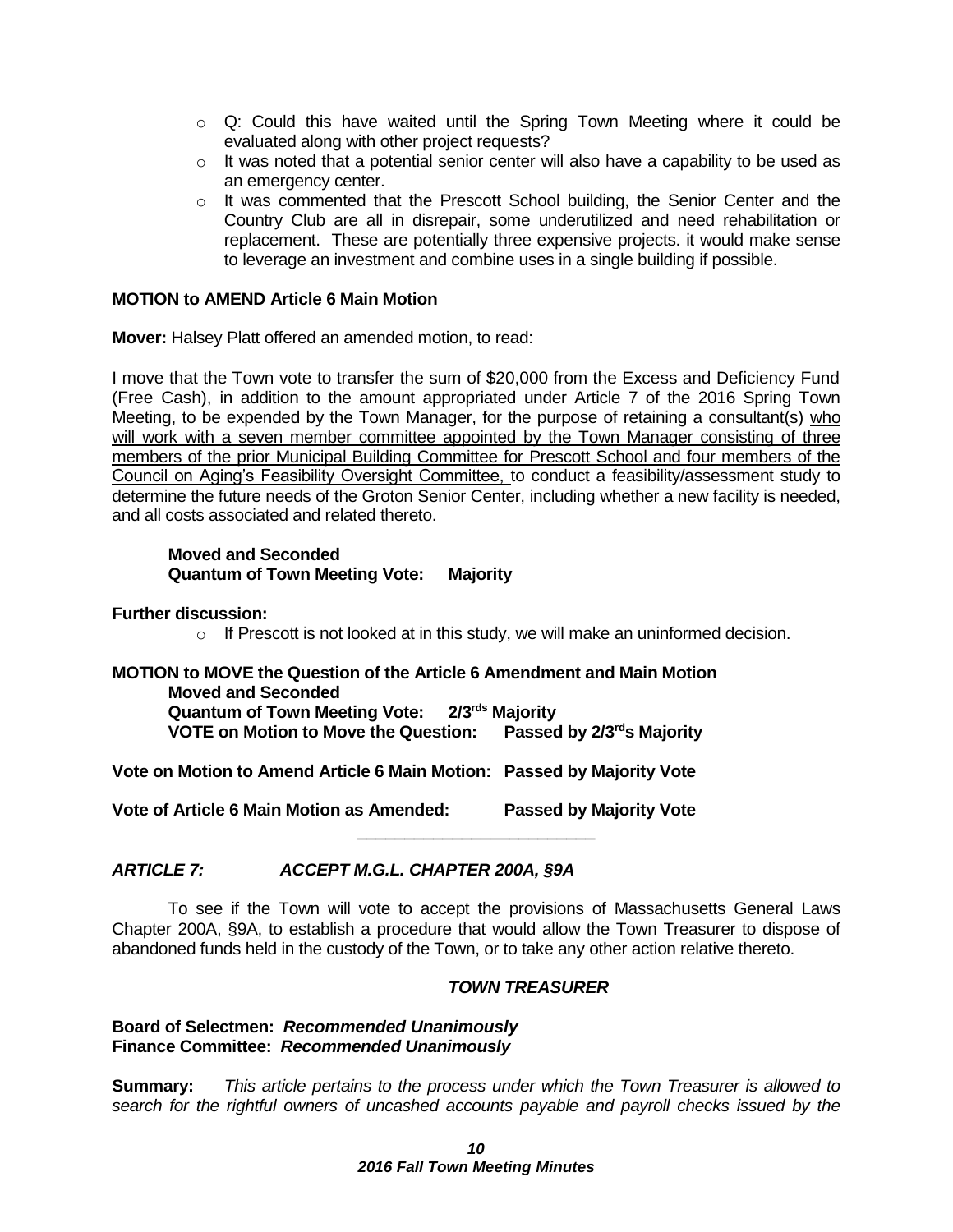*Town. The prior process was amended and improved as part of the 2010 Municipal Relief Act. Accepting this provision will put in place these amended steps and allow for return of unclaimed*  funds to their rightful owner, or otherwise allow the funds to revert back to the Town upon *completion of the process.* 

#### **Mover: Anna Eliot**

**MOTION:** I move that the Town vote to accept the provisions of Massachusetts General Laws Chapter 200A, §9A, to establish a procedure that would allow the Town Treasurer to dispose of abandoned funds held in the custody of the Town.

**Moved and Seconded Quantum of Town Meeting Vote: Majority Vote on Article 7 Main Motion: Passed by Unanimous Vote**

#### *ARTICLE 8: PURCHASE VEHICLE FOR THE POLICE CHIEF*

To see if the Town will vote to raise and appropriate, transfer from available funds, and/or borrow a sum or sums of money, to be expended by the Town Manager, for the purpose of purchasing and equipping a new vehicle for the Police Chief, and all costs associated and related thereto, or to take any other action relative thereto.

\_\_\_\_\_\_\_\_\_\_\_\_\_\_\_\_\_\_\_\_\_\_\_\_\_

#### *BOARD OF SELECTMEN*

#### **Board of Selectmen:** *Recommended (4 In Favor, 1 Against – Petropoulos)* **Finance Committee:** *Recommended Unanimously*

**Summary:** *This is a scheduled replacement for a new fully equipped vehicle for the Chief of Police. The current Chief's vehicle will be used to replace an older cruiser that will be removed from the fleet.*

#### **Mover: Peter Cunningham**

**MOTION:** I move that the Town vote to transfer the sum of \$50,000 from the Stabilization Fund, to be expended by the Town Manager, for the purpose of purchasing and equipping a new vehicle for the Police Chief, and all costs associated and related thereto.

**Moved and Seconded Quantum of Town Meeting Vote: 2/3's Majority Vote on Article 8 Main Motion: Passed by 2/3rds Majority**

#### *ARTICLE 9: INSTALL AUTOMATIC DOOR OPENERS AT TOWN HALL*

To see if the Town will vote to raise and appropriate, transfer from available funds, and/or borrow a sum or sums of money, to be expended by the Town Manager, to install automatic door openers at the Groton Town Hall, and all costs associated and related thereto, or to take any other action relative thereto.

\_\_\_\_\_\_\_\_\_\_\_\_\_\_\_\_\_\_\_\_\_\_\_\_\_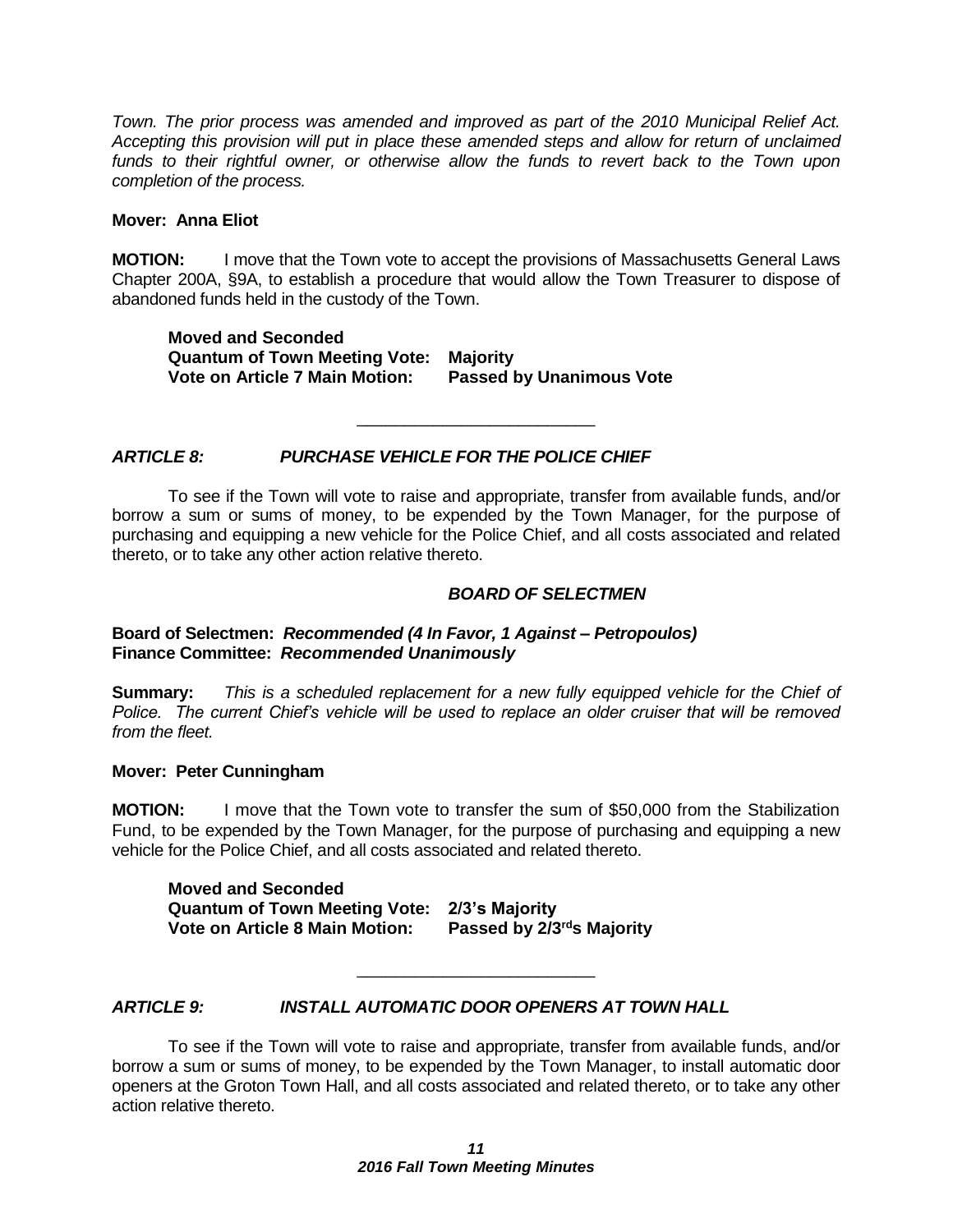#### *COMMISSION ON ACCESSIBILITY*

#### **Board of Selectmen:** *Recommended Unanimously* **Finance Committee:** *Recommended (3 In Favor, 2 Against – Green, Manugian)*

**Summary:** *The Commission on Accessibility has completed a town wide study of municipal properties to determine deficiencies in accessibility. Due to the fact that both the front and rear doors of the Town Hall are heavy and difficult for people to open, especially for individuals with walkers or in wheelchairs, the Commission on Accessibility is recommending that the Town install automatic door openers on both doors. Automatic door openers were installed at the Library last year and have been very successful in addressing this concern.*

#### **Mover: Barry Pease**

**MOTION:** I move that the Town vote to transfer the sum of \$5,000 from the Excess and Deficiency Fund (Free Cash), to be expended by the Town Manager, to install automatic door openers at the Groton Town Hall, and all costs associated and related thereto.

#### **Moved and Seconded Quantum of Town Meeting Vote: Majority**

#### **Discussion:**

o Michelle Collette, ADA Coordinator, reported that the Commission on Accessibility supports this article.

#### **VOTE on Article 8 Main Motion: Passed by Majority Vote**

*ARTICLE 10: FUNDING FOR OPERATIONAL AUDIT OF TOWN OPERATIONS*

To see if the Town will vote to raise and appropriate, transfer from available funds, and/or borrow a sum or sums of money, to be expended by the Town Manager, to pay for the cost of conducting an audit of Town operations and all costs associated and related thereto, or to take any other action relative thereto.

\_\_\_\_\_\_\_\_\_\_\_\_\_\_\_\_\_\_\_\_\_\_\_\_\_

#### *BOARD OF SELECTMEN*

#### **Board of Selectmen:** *Recommended (4 In Favor, 1 Against – Petropoulos)*  **Finance Committee:** *Recommended Unanimously*

**Summary:** *In May, the Board of Selectmen appointed a Sustainable Budget Study Committee to look at the long range sustainability of the Town's Operating Budget. One of the outcomes of this Committee's work was to recommend a top to bottom audit of the Town's operations. The purpose of the Audit will be to identity the strengths and opportunities of the Town's organizational structure, including an assessment of the allocation of personnel, monetary and equipment resources, culminating in recommendations that will improve the organizational effectiveness and efficiency in the delivery of Town services.*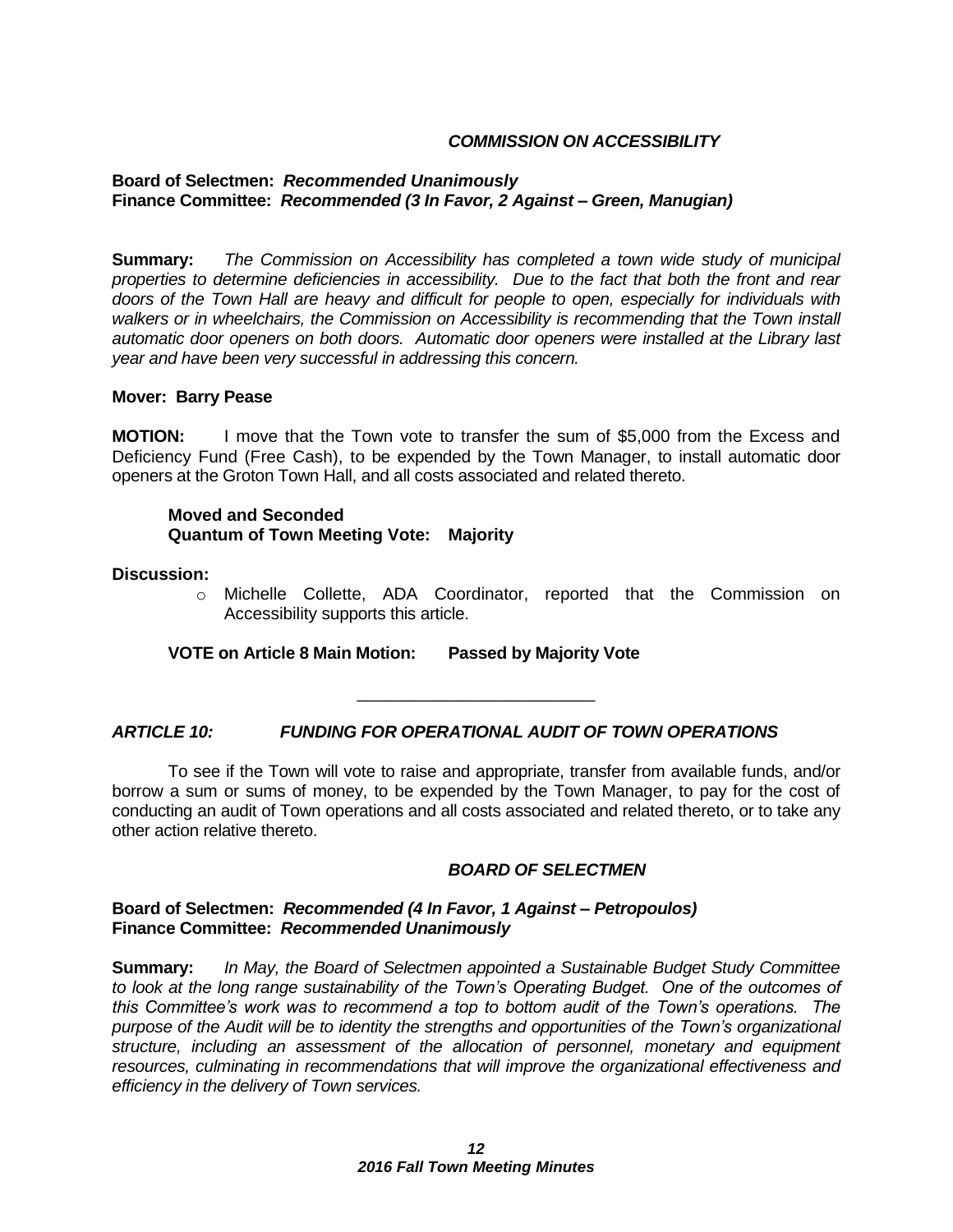#### **Mover: Barry Pease**

**MOTION:** I move that the Town vote to transfer the sum of \$45,500 from the Excess and Deficiency Fund (Free Cash), to be expended by the Town Manager, to pay for the cost of conducting an audit of Town operations and all costs associated and related thereto.

**Moved and Seconded Quantum of Town Meeting Vote: Majority VOTE on Article 10 Main Motion: Passed by Majority Vote**

#### *ARTICLE 11: FUNDING FOR OPERATIONAL AUDIT OF GDRSD OPERATIONS*

To see if the Town will vote to raise and appropriate, transfer from available funds, and/or borrow a sum or sums of money, to pay for Groton's share of the cost of conducting an audit of the Groton Dunstable Regional School District's operations and all costs associated and related thereto, or to take any other action relative thereto.

\_\_\_\_\_\_\_\_\_\_\_\_\_\_\_\_\_\_\_\_\_\_\_\_\_

#### *GDRSD COMMITTEE*

#### **Board of Selectmen:** *Recommendation Deferred Until Town Meeting* **Finance Committee:** *Recommendation Deferred Until Town Meeting*

**Summary:** *Similar to the proposed Audit of Town Operations, the Groton Dunstable Regional School Committee will be conducting an audit of their operations with the intent of achieving the same outcome. This article will cover the cost of Groton's share of the Audit.*

#### **Mover: Anna Eliot**

**MOTION A:** I move that the Town vote to transfer the sum of \$0 from the Excess and Deficiency Fund (Free Cash), to pay for Groton's share of the cost of conducting an audit of the Groton Dunstable Regional School District's operations and all costs associated and related thereto.

#### **Moved and Seconded**

**MOTION B:** I move that Article 11 be indefinitely postponed.

**Moved and Seconded Quantum of Town Meeting Vote: Majority VOTE on Article 11 Motion to Indefinitely Postpone: Passed by Unanimous Vote** 

*ARTICLE 12: REPLACE BOILER AT FLORENCE ROCHE ELEMENTARY SCHOOL*

\_\_\_\_\_\_\_\_\_\_\_\_\_\_\_\_\_\_\_\_\_\_\_\_\_

To see if the Town will vote to raise and appropriate, transfer from available funds, and/or borrow a sum or sums of money, to be expended by the Town Manager, to replace the boiler at the Florence Roche Elementary School, and all costs associated and related thereto, or to take any other action relative thereto.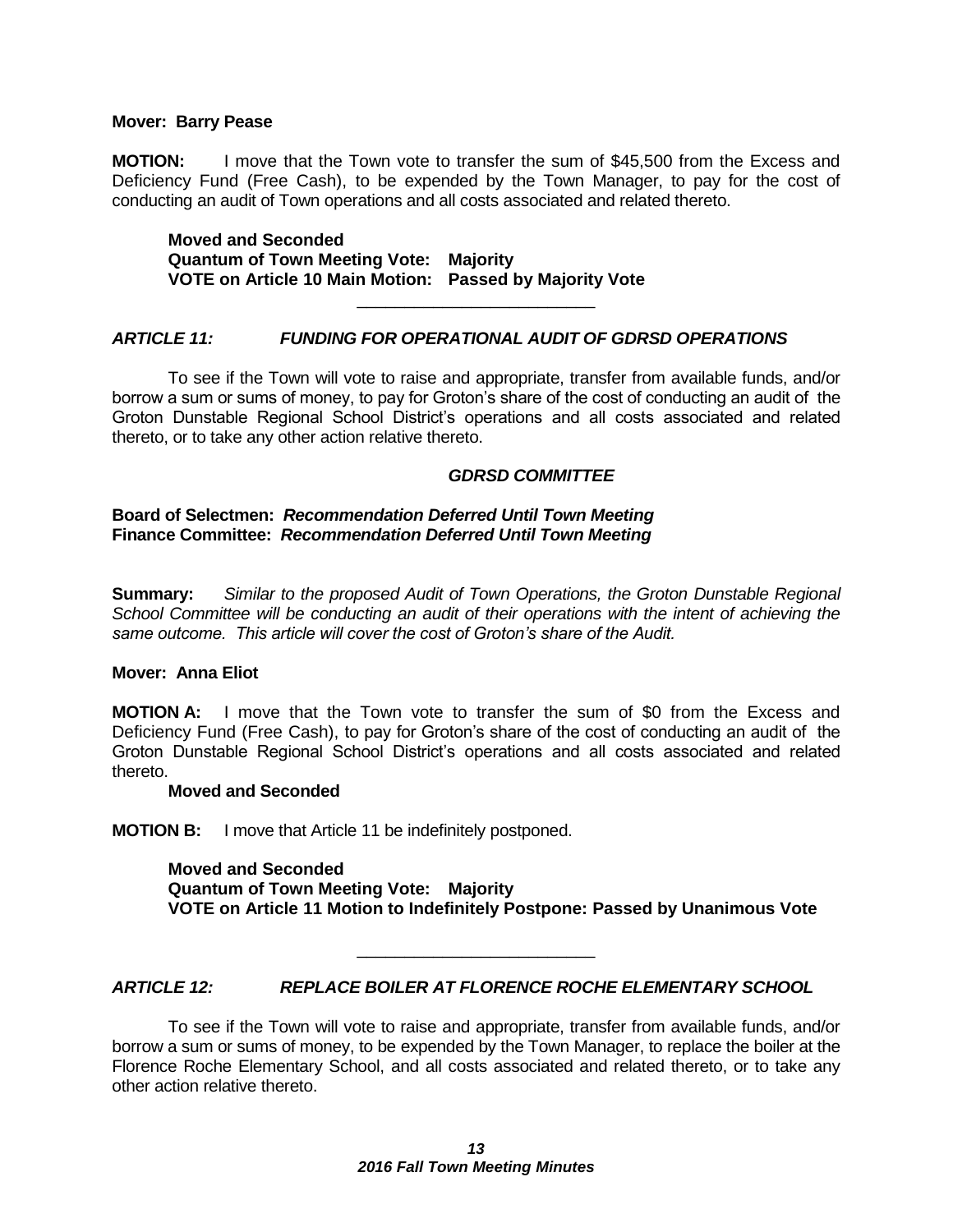#### *BOARD OF SELECTMEN*

#### **Board of Selectmen:** *Recommended Unanimously* **Finance Committee:** *Recommended Unanimously*

**Summary:** *There are two boilers at the Florence Roche School. The oil-fired forced hot water boiler, which was manufactured in 1995, is in good operating condition. The Weil McLain gas-fired steam boiler that was manufactured in 1988 needs to be replaced this fall. It continues to leak and it is doubtful that the boiler will operate satisfactorily throughout the winter months. The estimated cost of replacement is \$80,000. The Groton Dunstable Regional School District is in the process of soliciting bids for this replacement and should have exact costs at Town Meeting. Should Town Meeting approve funding for this replacement, it is expected to be installed by November 4, 2016.* 

#### **Mover: Joshua Degen**

**MOTION:** I move that the Town vote to transfer the sum of \$80,000 from the Excess and Deficiency Fund (Free Cash), to be expended by the Town Manager, to replace the boiler at the Florence Roche Elementary School, and all costs associated and related thereto.

\_\_\_\_\_\_\_\_\_\_\_\_\_\_\_\_\_\_\_\_\_\_\_\_\_

**MOVED AND Seconded Quantum of Town Meeting Vote: Majority VOTE on Article 12 Main Motion: Passed by Unanimous Vote**

#### *ARTICLE 13: INSTALL SCALE AT THE TRANSFER STATION*

To see if the Town will vote to raise and appropriate, transfer from available funds, and/or borrow a sum or sums of money, to be expended by the Town Manager, to install a scale at the Transfer Station that will be used to weigh bulk items brought into the Transfer Station for disposal, and all costs associated and related thereto, or to take any other action relative thereto.

#### *DPW DIRECTOR*

#### **Board of Selectmen:** *Recommended Unanimously* **Finance Committee:** *Recommended Unanimously*

**Summary:** *The purpose of this article is to fund the purchase of a used scale from a local business that is closing down. It is a truck scale that will weigh up to 100,000 pounds. The Town charges customers to dump material at the Transfer Station by weight and right now weights are estimated and are not very accurate. With a scale the DPW will be able to charge appropriately and be guaranteed not to be shorted any revenue. The DPW will also be able to weigh trucks going out with recyclables and ensure the Town is getting the right payment for materials. There is also potential for revenue by charging people to weigh at a certified scale, which is something the current owner of the item does. This is something the Town has been looking to do for years.* 

#### **Mover: Peter Cunningham**

**MOTION:** I move that the Town vote to transfer the sum of \$15,000 from the Excess and Deficiency Fund (Free Cash), to be expended by the Town Manager, to install a scale at the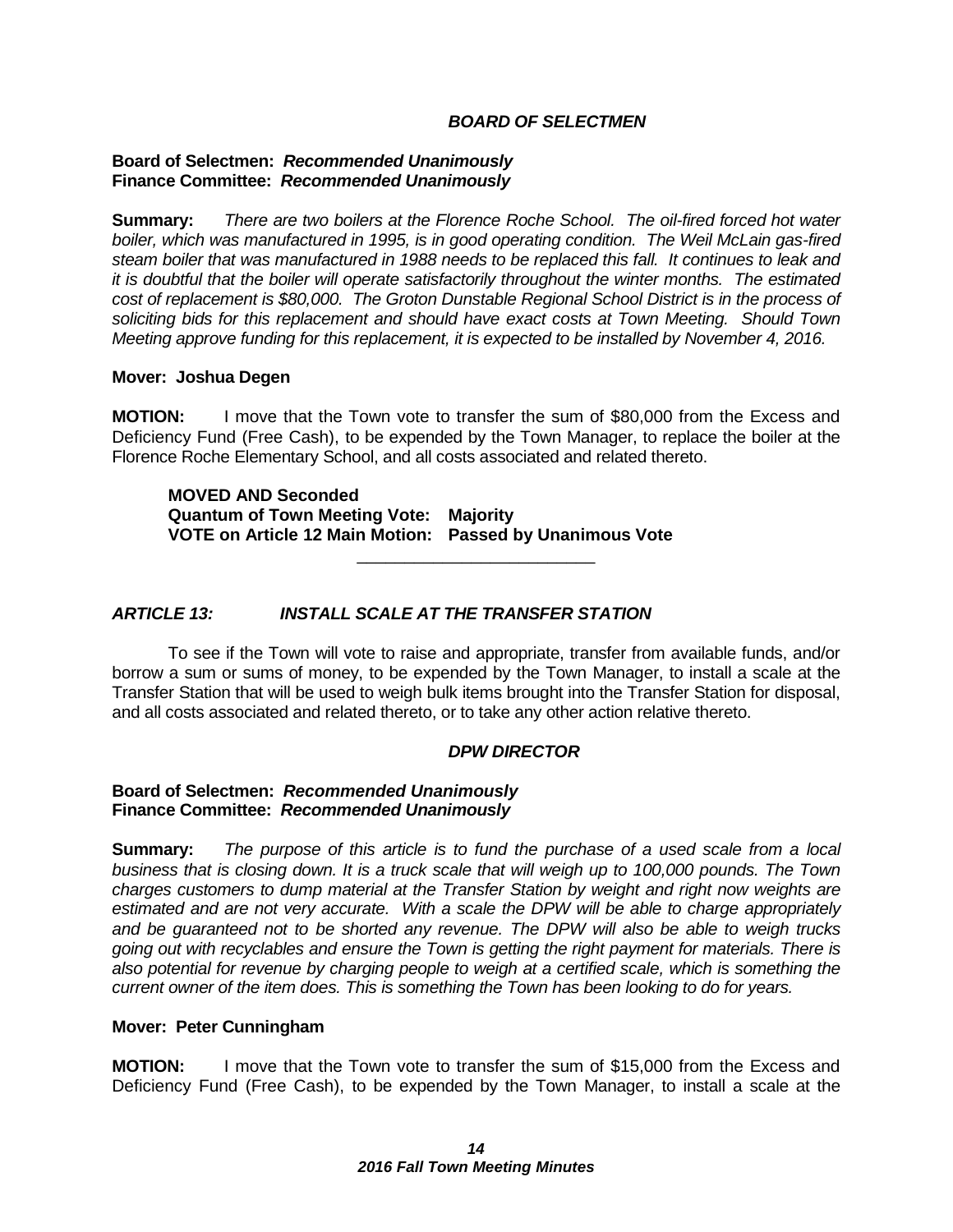Transfer Station that will be used to weigh bulk items brought into the Transfer Station for disposal, and all costs associated and related thereto.

\_\_\_\_\_\_\_\_\_\_\_\_\_\_\_\_\_\_\_\_\_\_\_\_\_

**Moved and Seconded Quantum of Town Meeting Vote: Majority VOTE on Article 13 Main Motion: Passed by Majority Vote**

#### *ARTICLE 14: COMMUNITY PRESERVATION FUNDING RECOMMENDATIONS*

To see if the Town will vote to adopt and approve the recommendations of the Community Preservation Committee for Fiscal Year 2017, and vote to implement such recommendations by appropriating a sum or sums of money from the Community Preservation Fund established pursuant to Chapter 44B of the General Laws, and by authorizing the Board of Selectmen, with the approval of the Community Preservation Committee, to acquire, by purchase, gift or eminent domain, such real property interests in the name of the Town, or enforceable by the Town, including real property interests in the form of permanent affordable housing restrictions and historical preservation restrictions that will meet the requirements of Chapter 184 of the General Laws, as may be necessary or proper to carry out the foregoing, or to take any other action relative thereto.

#### **CPC Proposal A: Williams Barn Improvement \$45,000**

**Summary:** *The Williams Barn is a historic Town-owned building on Chicopee Row dating from about 1840. In early 2016, it was noticed that a portion of the northern basement stone wall of the Williams Barn had collapsed. A structural engineer was brought in to determine the best repair method. It is recommended the existing stones be removed and additional structural features be added. Once completed, the stone wall will be re-installed as close to original as possible. Providing these additional elements to the wall will make the repair last longer.*

#### *COMMUNITY PRESERVATION COMMITTEE*

**Board of Selectmen:** *Recommended Unanimously* **Finance Committee:** *Recommended Unanimously* **Community Preservation Committee:** *Recommended Unanimously*

**Mover: Tom Delaney**

#### **MOTION 3: Williams Barn Improvement**

I move that the Town vote, pursuant to Massachusetts General Laws, Chapter 44B, Section 5, to appropriate the sum of \$20,000 from the Community Preservation Fund Historic Reserve and to appropriate the sum of \$25,000 from the Community Preservation Fund Unallocated Reserve for a total of \$45,000 to fund Community Preservation Application 2017-07 "William Barn Improvement".

**Moved and Seconded Quantum of Town Meeting Vote: Majority VOTE on Article 14 Main Motion: Passed by Unaimous Vote**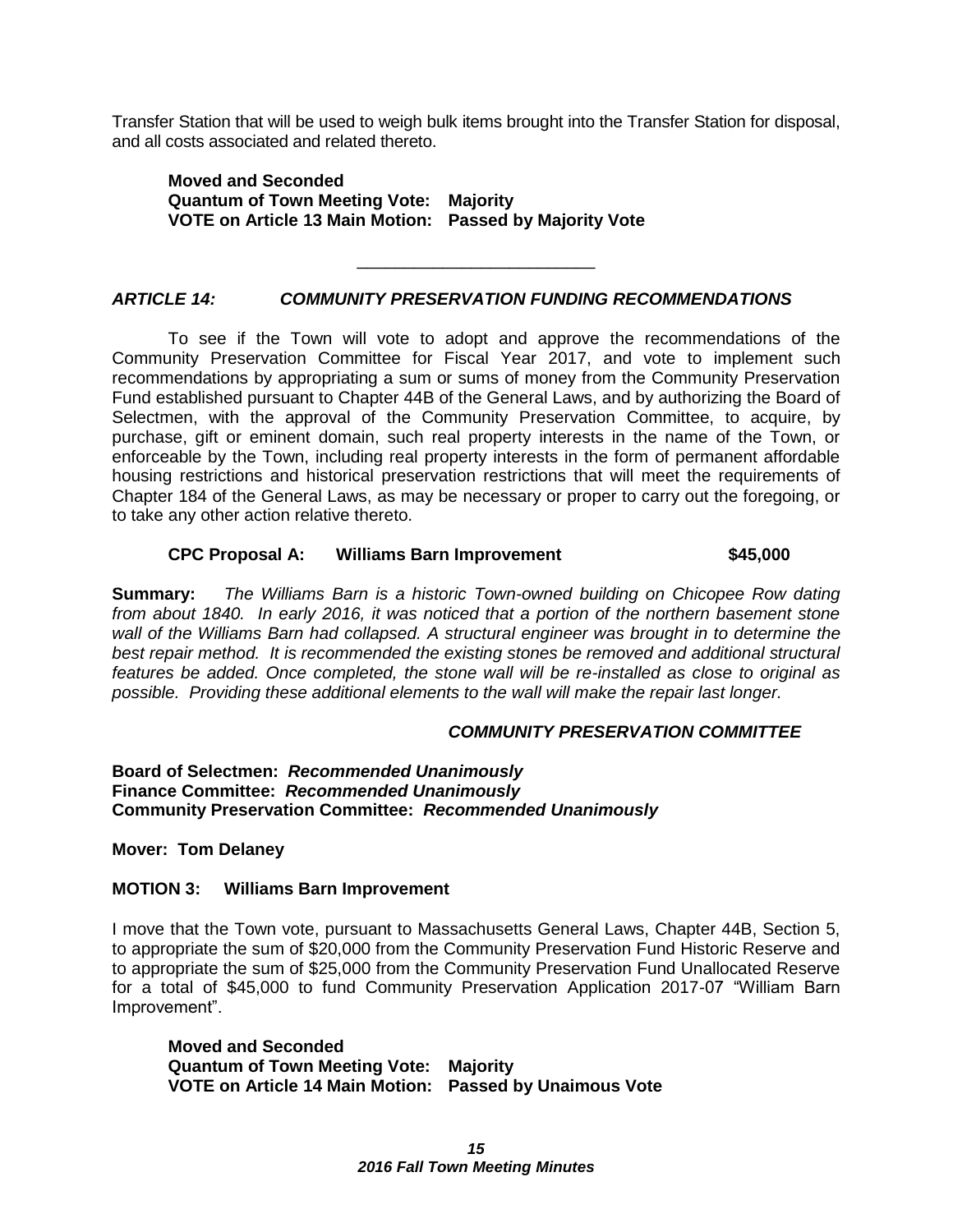### *ARTICLE 15: ACCEPTANCE OF CRYSTAL SPRING LANE AS A TOWN WAY*

To see if the Town will vote to accept as a public way the roadway known as Crystal Spring Lane, as heretofore laid out by the Board of Selectmen and as shown on a plan entitled "Street Acceptance Plan, Crystal Spring Estates, Groton, Mass, prepared for High Oaks Realty Trust" dated December 23, 2014, Revised February 2, 2016, prepared by Ducharme & Dillis, Bolton, MA, a copy of which is on file with the Town Clerk, and to authorize the Board of Selectmen to acquire, by gift, purchase, or eminent domain, the fee to or lesser interests in said roadway and all related easements, or to take any other action relative thereto.

\_\_\_\_\_\_\_\_\_\_\_\_\_\_\_\_\_\_\_\_\_\_\_\_\_

#### *BOARD OF SELECTMEN*

#### **Board of Selectmen:** *Recommendation Deferred Until Town Meeting* **Finance Committee:** *No Position*

**Summary:** *To accept Crystal Spring Lane as a public way.*

#### **Mover: Anna Eliot**

**MOTION A:** I move that the Town vote to accept as a public way the roadway known as Crystal Spring Lane, as heretofore laid out by the Board of Selectmen and as shown on a plan entitled "Street Acceptance Plan, Crystal Spring Estates, Groton, Mass, prepared for High Oaks Realty Trust" dated December 23, 2014, Revised February 2, 2016, prepared by Ducharme & Dillis, Bolton, MA, a copy of which is on file with the Town Clerk, and to authorize the Board of Selectmen to acquire, by gift, purchase, or eminent domain, the fee to or lesser interests in said roadway and all related easements, or to take any other action relative thereto.

**MOTION B:** I move that Article 11 be indefinitely postponed.

**Moved and Seconded Quantum of Town Meeting Vote: Majority Vote on Article 15 Motion to Indefinitely Postpone: Passed by Unanimous Vote**

\_\_\_\_\_\_\_\_\_\_\_\_\_\_\_\_\_\_\_\_\_\_\_\_\_

**MOTION to Dissolve the 2016 Fall Town Meeting Moved and Seconded VOTE on Motion to Dissolve: Passed by Unanimous Vote**

**The Meeting was dissolved at 10:00 PM**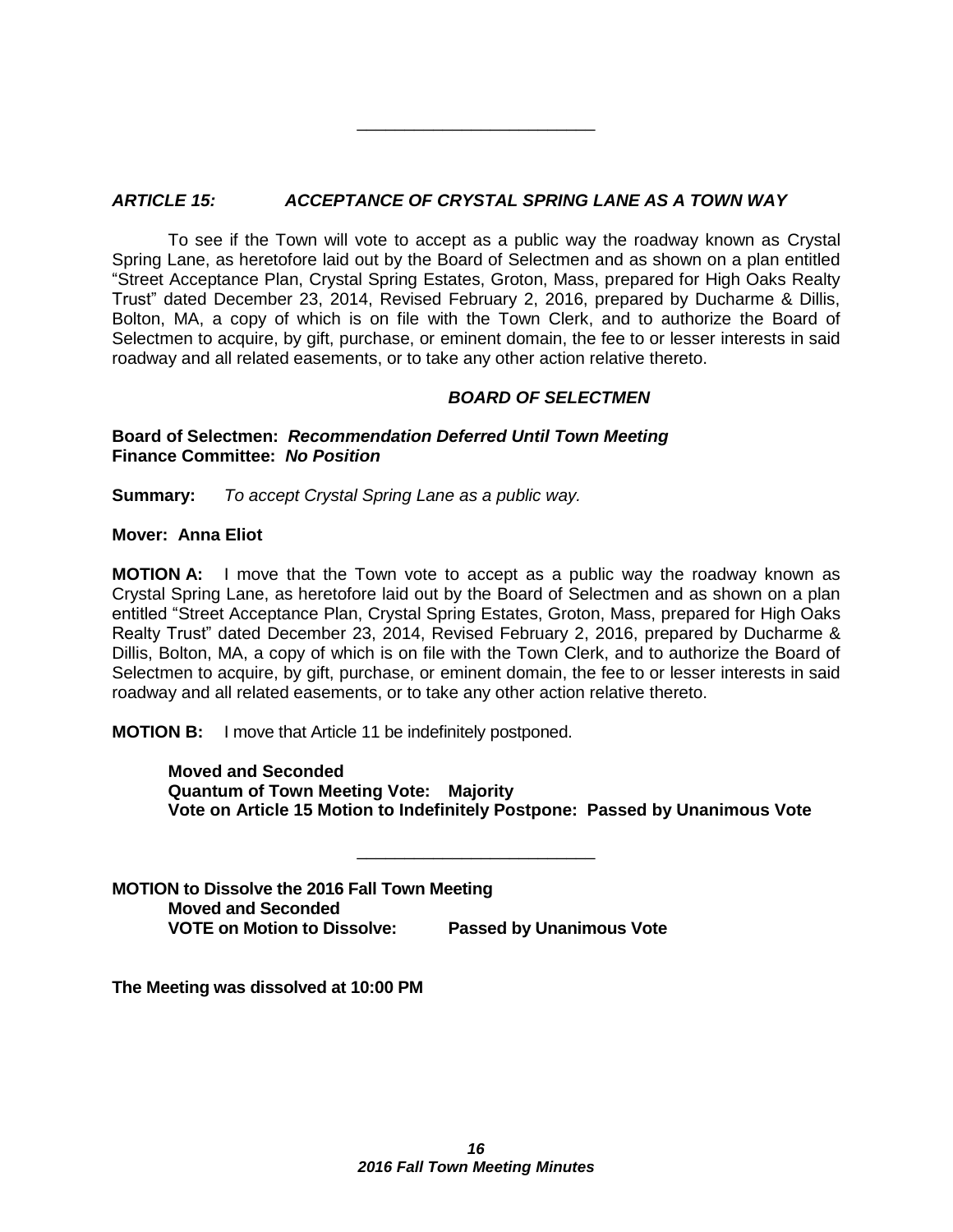Hereof fail not and make return of your doings to the Town Clerk on or before time of said meeting.

Given under our hands this  $26<sup>th</sup>$  Day of September in the year of our Lord Two Thousand Sixteen.

> *John G. Petropoulos* John G. Petropoulos, Chairman

*Joshua A. Degen* Joshua A. Degen, Vice Chairman

*Barry A. Pease* Barry A. Pease, Clerk

*Peter S. Cunningham* Peter S. Cunningham, Member

*Anna Eliot* Anna Eliot, Member

OFFICERS RETURN Groton, Middlesex

Pursuant to the within Warrant, I have this day notified the Inhabitants to assemble at the time, place, and for the purpose mentioned as within directed. Personally posted by Constable.

 $\overline{\phantom{a}}$  , and the contract of the contract of the contract of the contract of the contract of the contract of the contract of the contract of the contract of the contract of the contract of the contract of the contrac

**Constable Constable Date Duly Posted**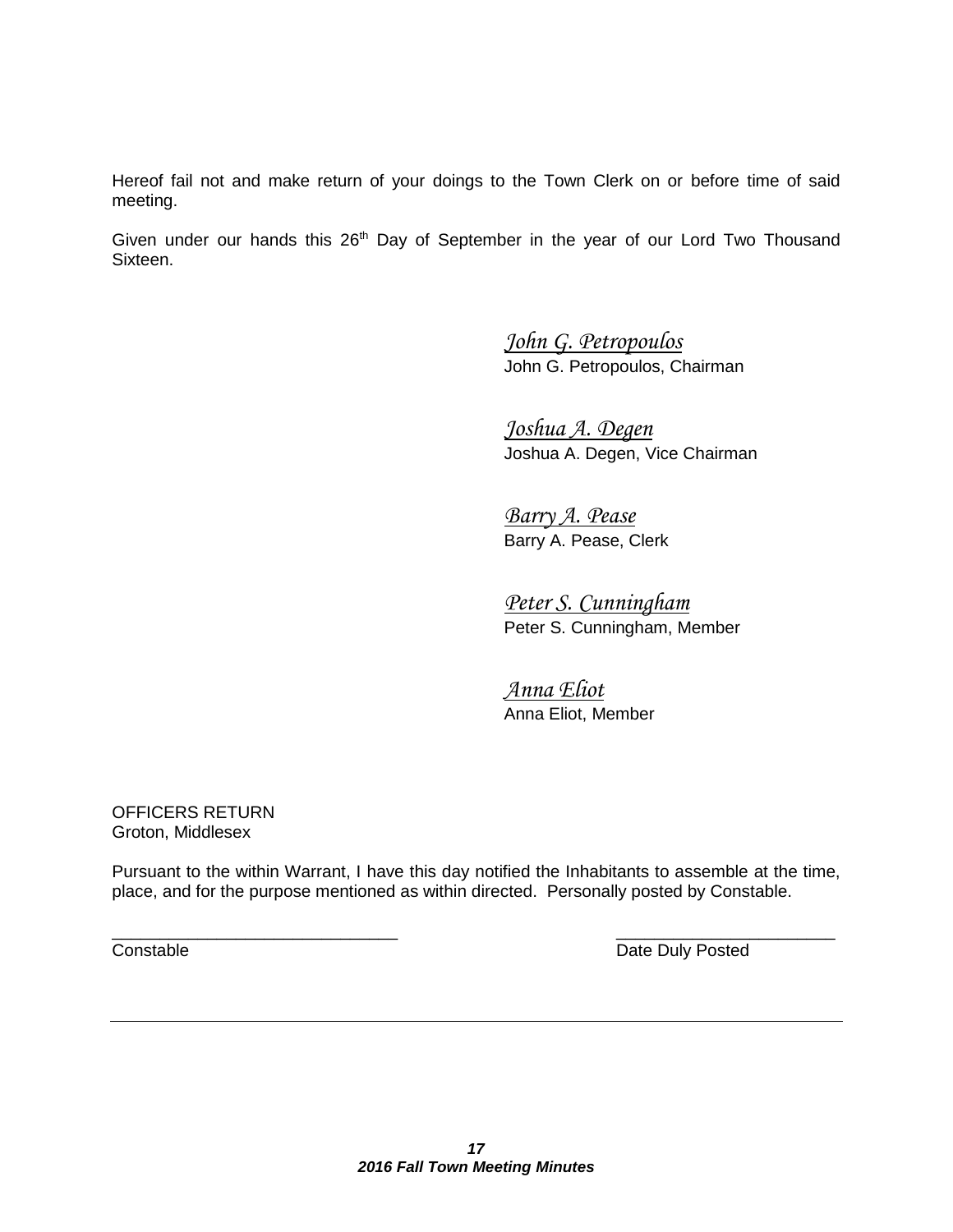## **REPORT OF THE TOWN MANAGER TO THE 2016 FALL TOWN MEETING**

The 2016 Fall Town Meeting Warrant contains several warrant articles that seek appropriations, some of which may affect the Tax Rate and some of which will have no further impact on taxes. The purpose of this report is to provide the residents and taxpayers with a summary of these articles and what impact they will have on the Fiscal Year 2017 Tax Rate.

As you will recall, the 2016 Spring Town Meeting voted a budget of \$34,615,738, which was right at the levy limit based on our best estimate of revenues at that time. Since that time, we have begun to get a better picture of our estimates. Most importantly, in July, the Commonwealth finalized its budget and provided the Town with its final State Aid Estimates. Further, the Assessors continue to work toward the finalization of the Town's new growth figure. They should have it certified by the end of October. At this time, I am pleased to say that both of these amounts have come in essentially on budget, with slight increases in overall anticipated revenues. The following chart provides the difference between what was originally estimated and what we are estimating at this time:

|                                                                                                                                         | Original                                                                                      | <b>Current</b>                                                                              | <b>Difference</b>                                                   |
|-----------------------------------------------------------------------------------------------------------------------------------------|-----------------------------------------------------------------------------------------------|---------------------------------------------------------------------------------------------|---------------------------------------------------------------------|
| State Aid<br><b>State Charges</b><br>Snow & Ice Deficit<br><b>Off-Set Receipts</b><br><b>Property Tax Levy</b><br><b>Local Receipts</b> | 863,722<br>\$<br>100,000<br>\$<br>\$<br>100,000<br>21,000<br>S<br>\$30,257,066<br>\$3,715,950 | 860,020<br>\$<br>87,303<br>\$<br>79,418<br>\$<br>18,147<br>S<br>\$30,257,066<br>\$3,727,770 | \$ (3,702)<br>\$12,697<br>\$20,582<br>\$2,853<br>S<br>0<br>\$11,820 |
|                                                                                                                                         |                                                                                               |                                                                                             |                                                                     |

#### **Additional Revenues \$ 44,250**

With these revised estimates, the approved budget is now \$44,250 under the levy limit. Since the original budget was voted, there are a few issues that require attention. Article 2 of the Warrant proposes to amend the original budget in some line items. These amendments will have no impact on the Tax Rate for Fiscal Year 2017, since the additional revenues come from reductions in State Aid Offsets, a lower Snow and Ice Deficit than originally estimated and an increase in estimated receipts. The overall levy limit will remain the same. In addition, the Department of Revenue has certified the Town's Free Cash at \$1,219,850. Free Cash is proposed to fund several of the Articles contained in the Warrant. The use of "Free Cash" will not impact the tax rate.

The following is a summary of Warrant Articles requesting funding:

| <b>Article 1: Unpaid Bills</b> |                            | <b>Amount Requested: \$291</b> |
|--------------------------------|----------------------------|--------------------------------|
|                                | Stanley Elevator Company - | \$291                          |
|                                | Total                      | \$291                          |
|                                |                            |                                |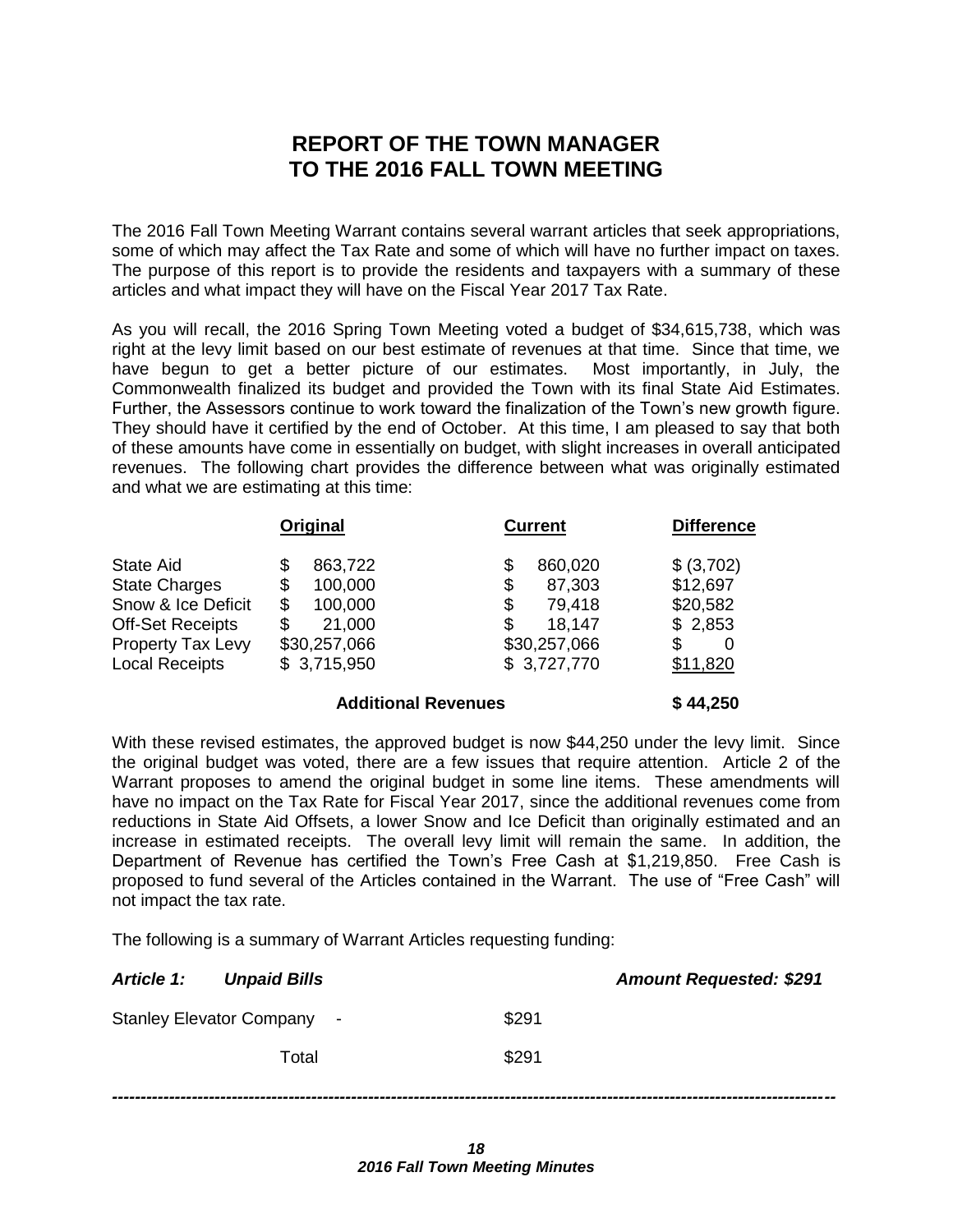#### *Article 2: Budget Amendments Amount Requested: \$44,250*

The proposed funding for this Article will come from taxation and may impact the Tax Rate (at the conclusion of the summary and explanation will be a chart showing the impact on the FY 2017 Tax Rate). The following is a breakdown of the requests, followed by an explanation:

| <b>Line Item</b>                    | Original<br>Appropriation | <b>New</b><br><b>Appropriation</b> | <b>Difference</b> |
|-------------------------------------|---------------------------|------------------------------------|-------------------|
| <b>Board of Assessor Expenses</b>   | \$24,135                  | \$29,135                           | \$5,000           |
| Insurance and Bonding               | \$190,000                 | \$200,000                          | \$10,000          |
| <b>Police Salaries</b>              | \$308,026                 | \$316,010                          | \$7,984           |
| <b>Municipal Buildings Expenses</b> | \$267,350                 | \$280,850                          | \$13,500          |
| <b>Country Club Expenses</b>        | \$123,789                 | \$131,555                          | \$7,766           |
| Total                               | \$913,300                 | \$957,550                          | \$44,250          |

#### *Explanation of Requests*

#### **Board of Assessor Expenses - \$5,000**

The Town is required to complete a full revaluation of all real and personal property every three years. The Town is required to conduct this revaluation in Fiscal Year 2017. The Board of Assessors and their staff complete the residential property revaluation without any outside assistance. An outside consultant is hired to assist in the revaluation of commercial and industrial property. An earlier appropriation of \$16,000 provided the funding for this portion of the revaluation. Due to the technicalities associated with the Personal Property Revaluation, the Principal Assessor has requested that a consultant be brought in to assist with this revaluation as well. Due to an error in calculating the Fiscal Year 2017 Board of Assessors Expense Budget, the amount needed for this (\$5,000) was inadvertently left out of the budget. The purpose of this appropriation is to provide the necessary funding to retain the consultant's services for the revaluation of Personal Property.

#### **Board of Selectmen:** *Recommended Unanimously*  **Finance Committee:** *Recommended Unanimously*

#### **Insurance and Bonding - \$10,000**

The Town's Insurance Budget, which covers Workers' Compensation and Property and Casualty Insurance, is set in December and voted at the Spring Town Meeting in April. The final rates are not known until June. When the budget is developed an estimate from the insurance carrier of the actual cost is used. This year, the workers' compensation rates and property insurance came in higher than anticipated. To meet the Town's insurance premiums, an additional \$10,000 is needed.

**-------------------------------------------------------------------------------------------------------------------------------**

**Board of Selectmen:** *Recommended Unanimously*  **Finance Committee:** *Recommended Unanimously*  **-------------------------------------------------------------------------------------------------------------------------------**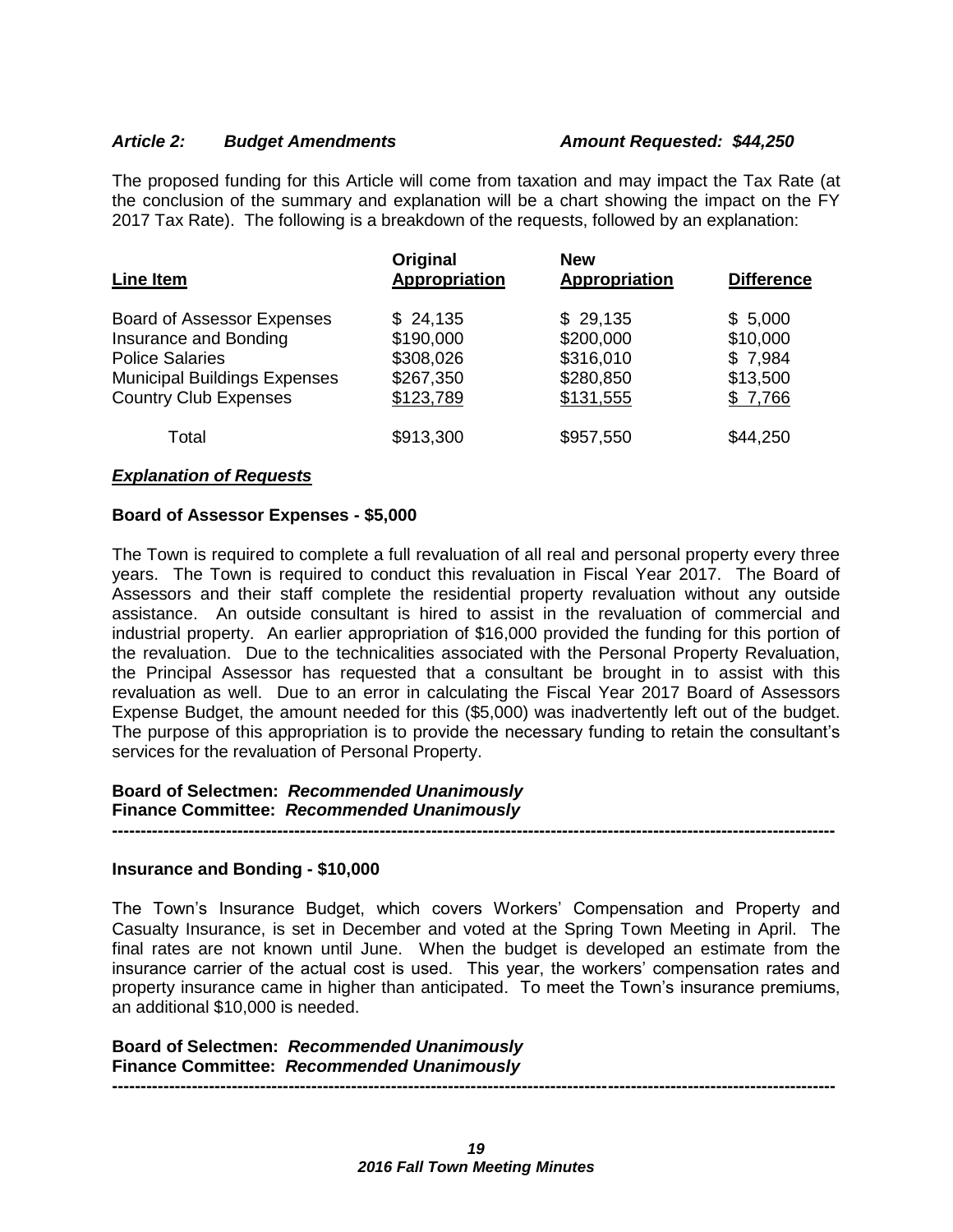#### **Police Salaries - \$7,984**

In July, 2016, the Board of Selectmen voted to renew the Employment Agreement with the Police Chief for an additional three (3) year term effective from July 1, 2016 through June 30, 2019. The Board agreed to a salary of \$137,000 in Fiscal Year 2017. In order to meet this salary, an additional \$7,984 is needed in the Police Salary Line Item. This appropriation will provide the necessary funding to meet the first year of the new Agreement.

**-------------------------------------------------------------------------------------------------------------------------------**

#### **Board of Selectmen:** *Recommended Unanimously*  **Finance Committee:** *Recommended Unanimously*

## **Municipal Building Expenses - \$13,500**

During the development of the Fiscal Year 2017 Operating Budget, the DPW Director had requested the creation of another full time custodian position to help maintain Town buildings and provide additional coverage at the Transfer Station. This work had been accomplished in the past by a private contractor. In Fiscal Year 2016, the private contractor was paid from a variety of funds, including funding from Building Maintenance Expenses. When the position was added to the FY 2017 Budget, the funding from the expense line was eliminated and transferred to the Building Maintenance Wage Line to offset the cost of the new position. While Town Meeting approved the creation of the new position, it was made contingent on the successful approval of a Proposition 2½ Override. With the defeat of the override, funding for the full time custodian was eliminated from the budget. However, the work done by the private contractor to maintain Town Buildings and provide additional support at the Transfer Station is still needed. This funding request would restore money needed to keep the private contractor in the budget for FY 2017.

**Board of Selectmen:** *Recommended Unanimously*  **Finance Committee:** *Recommended Unanimously* 

#### **Country Club Expenses - \$7,766**

In May, 2016, the Country Club had its annual inspection and test of the fire alarm system in the Function Hall. The testing company found several issues with the system and has recommended that it be replaced. The fire alarm is having a problem syncing up to the strobe light system and a random NAC (based signal trouble) error that cannot be cleared correctly. The cost to replace the system is \$7,766 and will assure that it passes future inspections. Due to its use, the Function Hall must have a properly working fire alarm system. The new system, once installed, will use a cellular signal which will allow the Town to cancel the dedicated phone line currently used to communicate with the Communications Center. This will save the Town \$500 annually.

**-------------------------------------------------------------------------------------------------------------------------------**

**Board of Selectmen:** *Recommended Unanimously*  **Finance Committee:** *Recommended Unanimously*  **-------------------------------------------------------------------------------------------------------------------------------**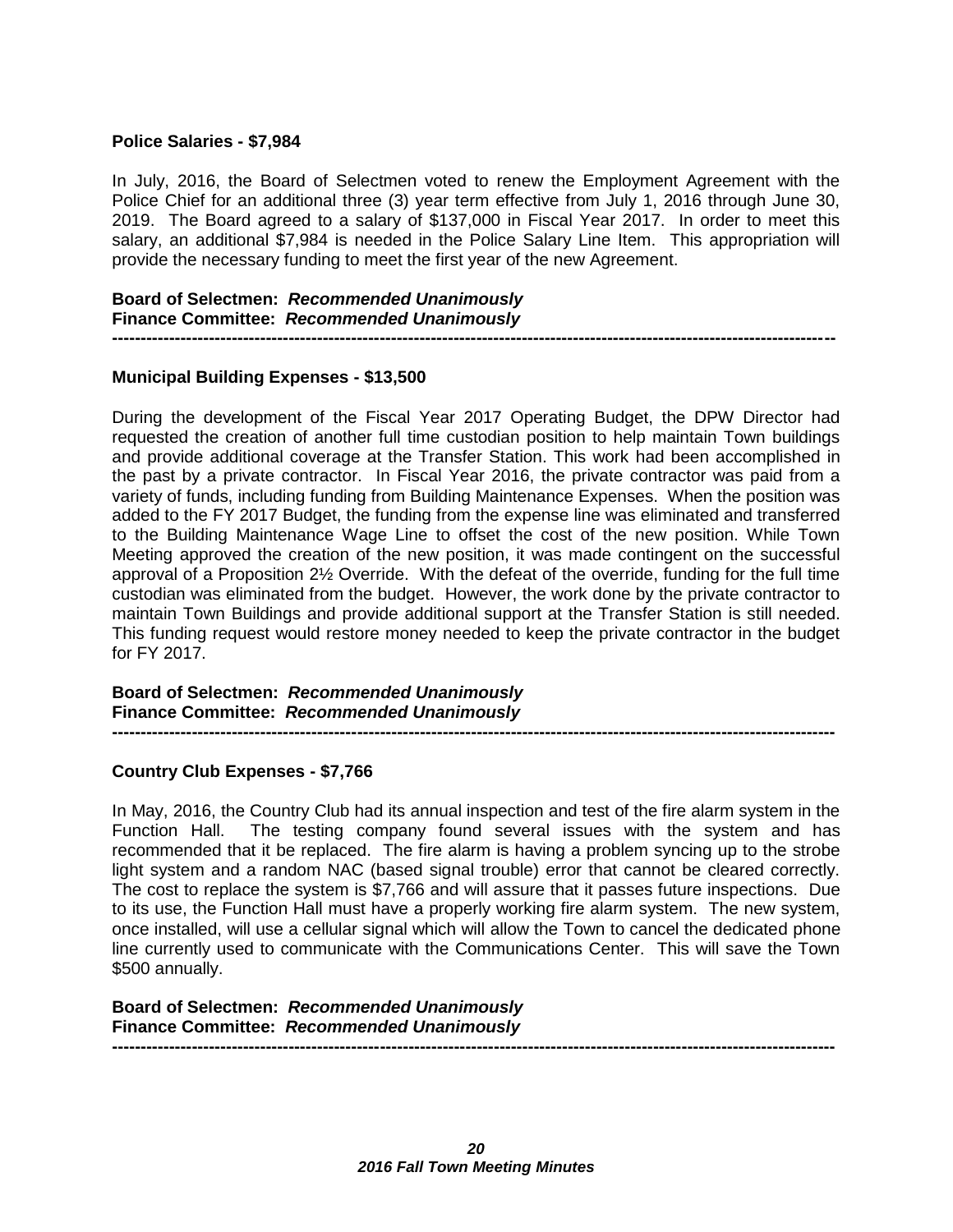The funding for the requests (\$44,250) under this Article come from the overall tax levy. However, since there was no increase in the overall levy limit, there will be no impact on the FY 2017 Tax Rate. The impact on the FY 2017 Tax Rate is as follows:

| <b>Original Budget -</b>             | \$34,615,738                           |
|--------------------------------------|----------------------------------------|
| <b>Original Levy Capacity Used -</b> | \$30,257,066                           |
| Amount Under the Levy Limit -        | \$0                                    |
| <b>Original Proposed Tax Rate -</b>  | \$19.35                                |
| Average Tax Bill -                   | \$7,740 or \$228 increase over FY 2016 |
| New Proposed Budget -                | \$34,659,988                           |
| New Levy Capacity Used               | \$30,257,066                           |
| Amount Under the Levy Limit -        | \$0                                    |
| New Proposed Tax Rate -              | \$19.35                                |
| Average Tax Bill -                   | \$7,740 or \$228 increase over FY 2016 |

#### *Article 3 – Capital Stabilization Fund Amount Requested: \$400,000*

The Fund has a balance of \$129,704. The financial management goal is to achieve and maintain a balance in the Capital Stabilization Fund equal to 1.5% of the total annual budget. To meet this level and provide adequate funding to meet the anticipated Fiscal Year 2018 Capital Budget, the Town will need to add \$400,000 to the fund. This funding will come from Free Cash and not affect the Tax Rate.

**-------------------------------------------------------------------------------------------------------------------------------**

**-------------------------------------------------------------------------------------------------------------------------------**

### *Article 4 – Offset the Tax Rate Amount Requested: \$400,000*

After reviewing all of the other financial commitments contained in the Warrant for the 2016 Fall Town Meeting, the Board of Selectmen has voted to recommend that the Town Meeting vote to transfer \$400,000 from Free Cash to offset the Fiscal Year 2017 Tax Rate. This amount will reduce the tax rate by \$0.26 and reduce the average tax bill (a home valued at \$400,000) by \$104. **-------------------------------------------------------------------------------------------------------------------------------**

### *Article 5 – Transfer Money to Water Enterprise Amount Requested: \$510,000*

From the Summary in the Warrant: This article requests that the sum of \$110,000 be transferred from the Water Enterprise Fund Surplus to the Fiscal Year 2017 Water Department's General Expense for the mechanical cleaning of the Whitney Pond Well #1 and Whitney Pond Well #2, the mechanical cleaning of the Baddacook Well and for engineering services related to electrical upgrades and pump and motor improvements at the Whitney Pond Well. In addition, it further requests that the Board of Water Commissioners be authorized to borrow the sum of \$400,000, to be raised through water rates, for Electrical Upgrades and Pump and Motor improvements at the Whitney Pond Well.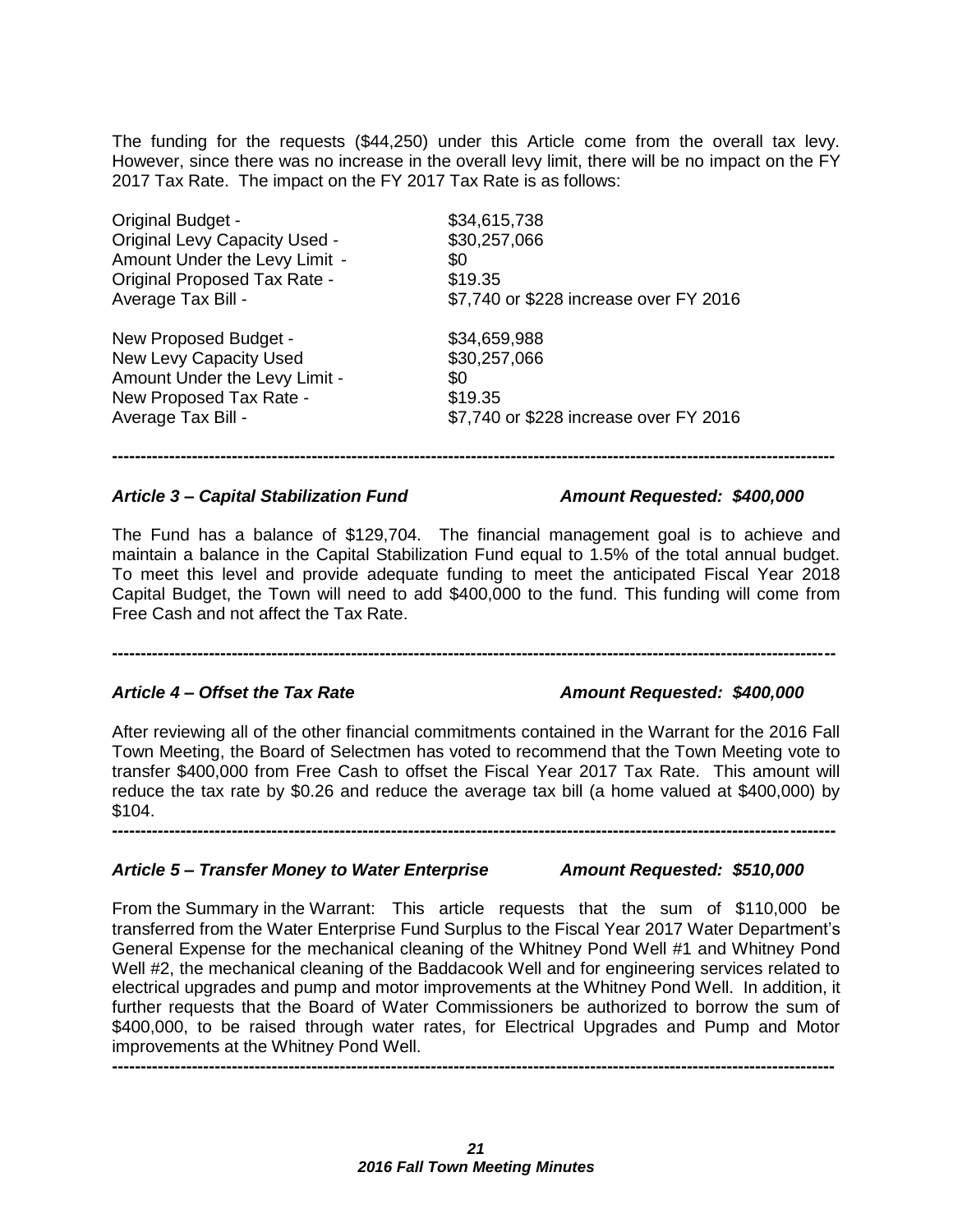### *Article 6 – Design Funding for a New Senior Center Amount Requested: TBD*

From the Summary in the Warrant: The 2016 Spring Town Meeting appropriated funding to hire a consultant to conduct a feasibility study to determine the long term needs of Groton's Senior Center. At the completion of the initial study, it was determined that further study of the Prescott School is needed before making a final determination on the location of a new Senior Center. Specifically, the Council on Aging's Feasibility Oversight Committee has voted to seek further funding for the sole purpose of getting additional hard cost estimates on Prescott School, specifically for the renovation that meets the requirements of the Council on Aging's Senior Center plans as defined in the Site and Building Analysis and other related documents; study the possibility of secondary road access at the Prescott School; examine emergency shelter adaptability as defined by Groton's Fire and Police Chiefs respectively; and determine ADA universal adaptability. Once a determination is made, with the approval of the Board of Selectmen and Finance Committee, a Special Town Meeting would be called in January, 2017 to appropriate the design/bid funding to bring bids in hand on the final solution for a new Senior Center to the 2017 Spring Town Meeting. The amount requested under this Article will be presented to the Spring Town Meeting. The funding will come from Free Cash and not affect the Tax Rate.

### *Article 8 – Purchase New Vehicle for Police Chief Amount Requested: \$50,000*

**-------------------------------------------------------------------------------------------------------------------------------**

From the Summary in the Warrant: This is a scheduled replacement for a new fully equipped vehicle for the Chief of Police. The current Chief's vehicle will be used to replace an older cruiser that will be removed from the fleet. This funding will come from the Stabilization Fund and not affect the Tax Rate. **-------------------------------------------------------------------------------------------------------------------------------**

*Article 9 – Install Automatic Door Openers Amount Requested: \$5,000*

From the Summary in the Warrant: The Commission on Accessibility has completed a town wide study of municipal properties to determine deficiencies in accessibility. Due to the fact that both the front and rear doors of the Town Hall are heavy and difficult for people to open, especially for individuals with walkers or in wheelchairs, the Commission on Accessibility is recommending that the Town install automatic door openers on both doors. Automatic door openers were installed at the Library last year and have been very successful on addressing this concern. This funding will come from Free Cash and not affect the Tax Rate. **-------------------------------------------------------------------------------------------------------------------------------**

*Article 10 – Funding for Town Operations Audit Amount Requested: \$45,000*

From the Summary in the Warrant: In May, the Board of Selectmen appointed a Sustainable Budget Study Committee to look at the long range sustainability of the Town's Operating Budget. One of the outcomes of this Committee's work was to recommend a top to bottom audit of the Town's operations. The purpose of the Audit will be to identity the strengths and opportunities of the Town's organizational structure, including an assessment of the allocation of personnel, monetary and equipment resources culminating in recommendations that will improve the organizational effectiveness and efficiency in the delivery of Town services. This funding will come from Free Cash and not affect the Tax Rate.

**-------------------------------------------------------------------------------------------------------------------------------**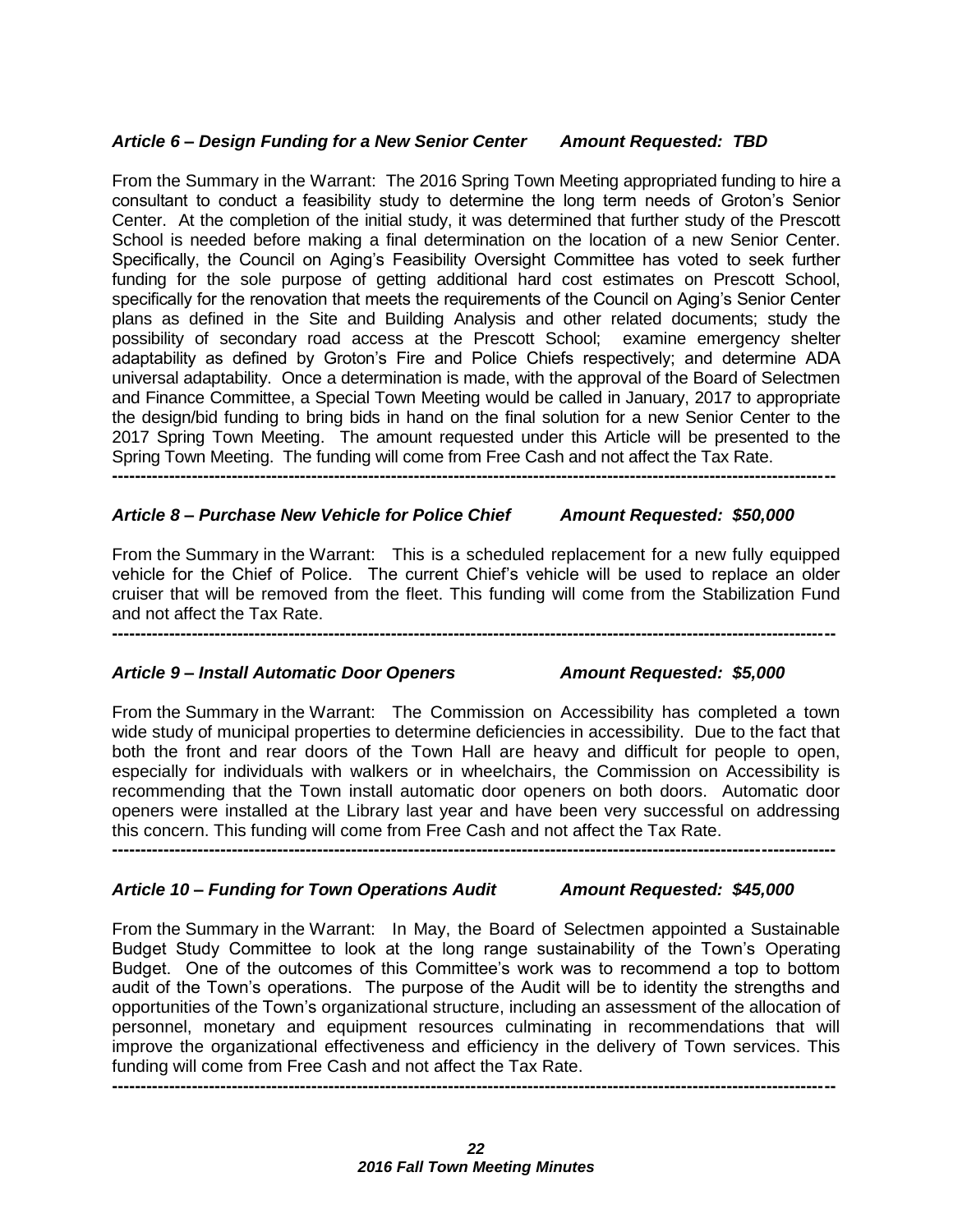### *Article 11 – Funding for GDRSD Operations Audit Amount Requested: TBD*

This Article was originally placed on the Warrant as a place holder in the event funding from the Town of Groton was needed to pay for the Audit. Recently it has been brought to the Town's attention that the Regional School District would cover the entirety of this cost and no additional funding would be needed. This article may be removed from the Warrant prior to publication. **-------------------------------------------------------------------------------------------------------------------------------**

### *Article 12 – New Boiler at Florence Roche School Amount Requested: \$80,000*

From the Summary in the Warrant: There are two boilers at the Florence Roche School. The oil-fired forced hot water boiler, which was manufactured in 1995, is in good operating condition. The Weil McLain gas-fired steam boiler that was manufactured in 1988 needs to be replaced this fall. It continues to leak and it is doubtful that the boiler will operate satisfactorily throughout the winter months. The estimated cost of replacement is \$80,000. The School District is in the process of soliciting bids for this replacement and should have exact costs at Town Meeting. Should Town Meeting approve funding for this replacement, it is expected to be installed by November 4, 2016. This funding will come from Free Cash and not affect the Tax Rate.

**-------------------------------------------------------------------------------------------------------------------------------**

### *Article 13 – Install Scale at Transfer Station Amount Requested: \$15,000*

From the Summary in the Warrant: The purpose of this article is to purchase a used scale from a local business that is closing down. It is a truck scale that will weigh up to 100,000 pounds. The Town charges customers to dump material at the transfer station by weight and right now weights are estimated and are not very accurate. With a scale the DPW will be able to charge appropriately and be guaranteed not to be shorted any revenue. The DPW will also be able to weigh trucks going out with recyclables and ensure the Town is getting the right payment for materials. There is also potential for revenue by charging people to weigh at a certified scale, which is something the current owner of the item does. This is something the Town has been looking at for years. This funding will come from Free Cash and not affect the Tax Rate.

**-------------------------------------------------------------------------------------------------------------------------------**

### *Article 14 – Community Preservation Funding Amount Requested: \$45,000*

From the Summary in the Warrant: The Williams Barn is a historic Town-owned building on Chicopee Row dating from about 1840. In early 2016, it was noticed that a portion of the northern basement stone wall of the Williams Barn had collapsed. A structural engineer was brought in to determine the best repair method. It is recommended the existing stones be removed and additional structural features be added. Once completed, the stone wall will be reinstalled as close to original as possible. Providing these additional elements to the wall will make the repair last longer. This funding will come from the Historic Preservation Reserve of the Community Preservation Act and not affect the Tax Rate.

**-------------------------------------------------------------------------------------------------------------------------------**

Respectfully submitted,

*Mark W. Haddad* Mark W. Haddad